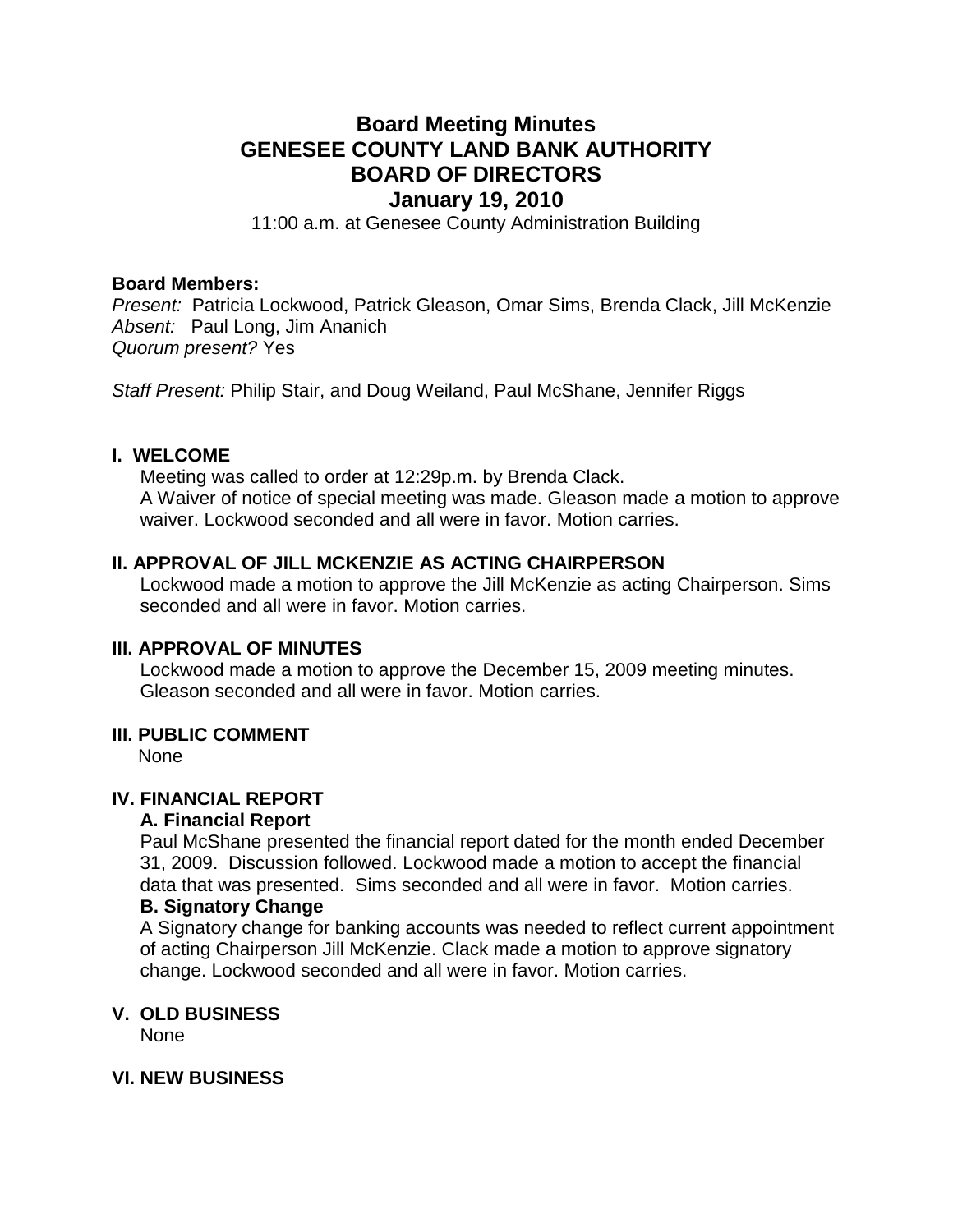# **A. Sales Report**

# **I. Sales**

Philip Stair presented the sales reports for December 2009. Sims made a motion to accept the sales reports. Clack seconded and all were in favor. Motion carries.

# **II. Multiple Lot Sales**

Mr. Charles Young has been awarded a contract to acquire foreclosed properties in one of the City of Flint NSP1 areas bounded by Carpenter Rd., S. Saginaw St, Hobson St., and Dupont. The properties in the request are being reviewed for purchase. Other properties may be identified. Staff would like permission with review by the Director to provide as many properties as possible to the City of Flint for the NSP program. Sims made a motion to accept the multiple sales Lockwood seconded and all were in favor. Motion carries.

# **III. Approval needed to enter into an agreement with Commercial real-estate brokers.**

Doug Weiland presented evaluations and recommendations on two commercial real-estate brokers. Discussion followed. Lockwood made a motion to accept the authorizing of the Executive Director to negotiate agreements with both firms with common commission structures. Clack seconded and all were in favor. Motion carries.

# **B. Approval of Executive Director as signatory for all State and Federal grants related to MSHDA NSP1, NSP2, and Flint Home grant funds.**

Sims made a motion to approve the Executive Director as signatory. Clack seconded and all were in favor. Motion carries.

# **VII. Executive Director Report**

Doug Weiland reported on various activities that are currently taking place at the Land Bank that were not otherwise covered by staff reports. These activities include MSHDA NSP Demos and Rehab, 2010 Weed and Trash Abatement, Genesee Business Center, Commercial Real Estate Broker, Edible Flint II, Clean & Green 2010, Deconstruction, Workshops for Block clubs, and the Durant.

# **IX. ADJOURN**

Meeting was adjourned at 1:17 p.m. Respectfully submitted by Jennifer Riggs.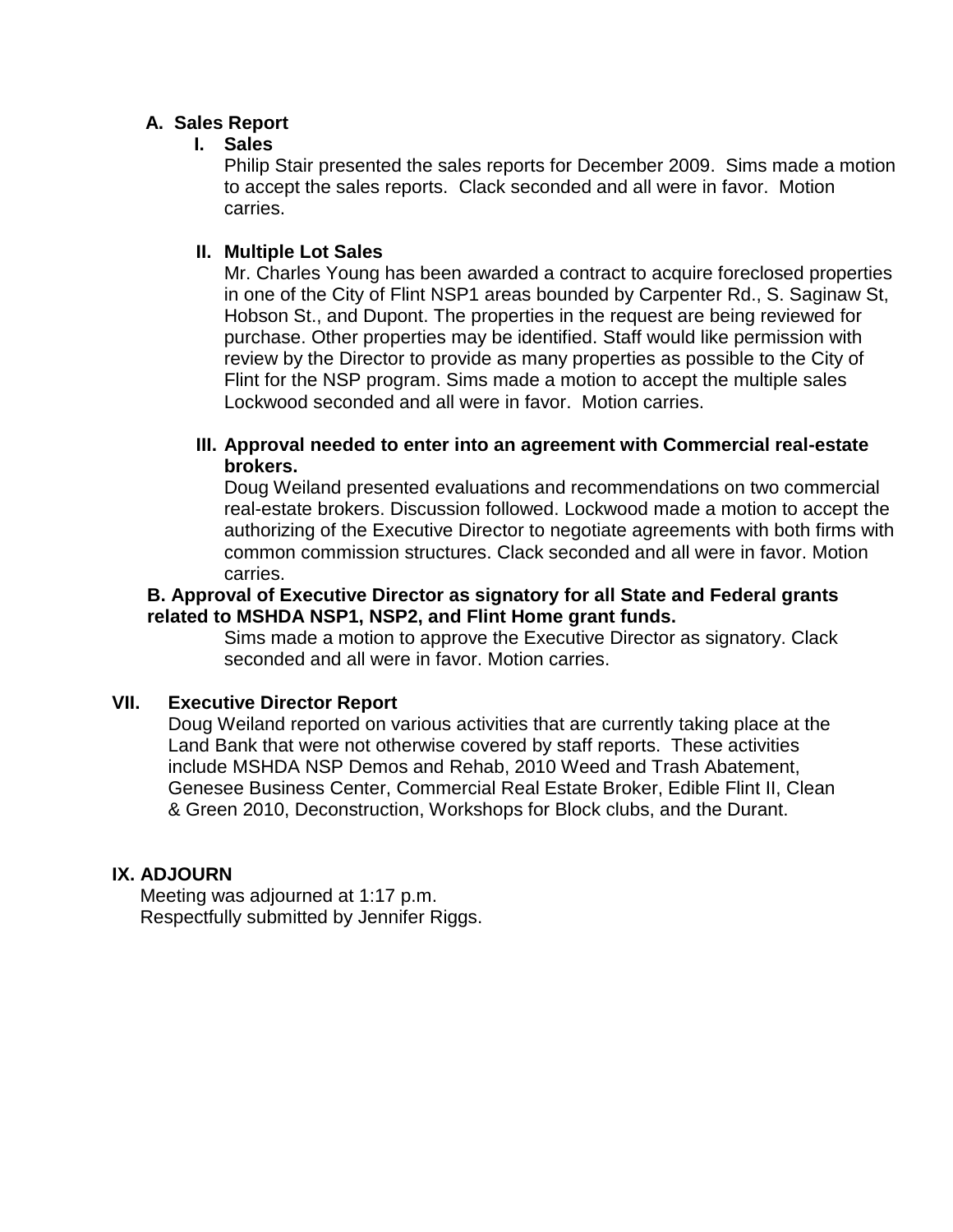# **Board Meeting Minutes GENESEE COUNTY LAND BANK AUTHORITY BOARD OF DIRECTORS February 23, 2010**

11:00 a.m. at Genesee County Administration Building

#### **Board Members:**

*Present:* Jill McKenzie, Brenda Clack, Patrick Gleason, Paul Long, Omar Sims *Absent:* Patricia Lockwood

*Quorum present?* Yes

*Staff Present:* Doug Weiland, Paul McShane, Alicia Pruitt, Jennifer Riggs

#### **I. WELCOME**

Meeting was called to order at 11:07a.m. by Jill McKenzie.

# **II. APPROVAL OF MINUTES**

Gleason made a motion to approve the January 15, 2010 meeting minutes. Long seconded and all were in favor. Motion carries.

# **III. PUBLIC COMMENT**

None

#### **IV. FINANCIAL REPORT**

Paul McShane presented the financial report dated for the month ended January 31, 2010. McShane noted that there was a large increase in sales due to land contracts coming through. He also noted that a bond report was included in the financial report as previously requested. Gleason made a motion to accept the financial data that was presented. There was no second and all were in favor. Motion carries.

Clack requested a list of all 2008 and 2009 foreclosed houses that were sent to or acquired by the Land Bank Authority and data on their disposition.

## **V. OLD BUSINESS**

Sims would like City of Flint representation on the Land Bank Authority Board. Appointment of 3<sup>rd</sup> Ward City Councilman Bryant Nolden is pending.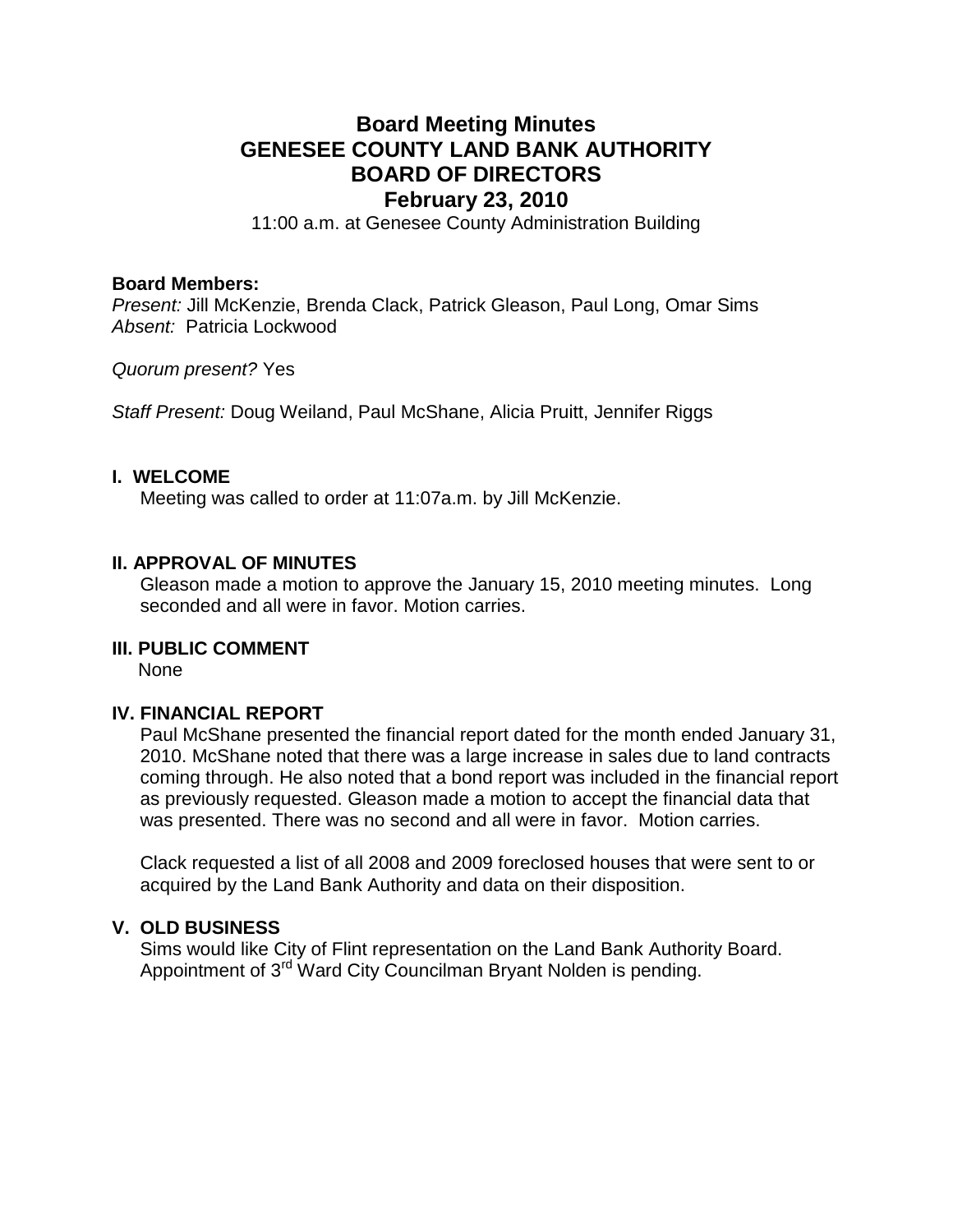# **VI. NEW BUSINESS**

# **A. Sales Report**

Doug Weiland presented the January sales report. He reiterated the increase in sales due to the properties that came in January 1, 2010. He expects the higher level of sales to continue throughout February. Sims made a motion to accept the sales reports. Clack seconded and all were in favor. Motion carries.

## **B. Authorization for the Executive Director to negotiate changes in an existing optionagreement between the Land Bank Authority and the Insight Institute of Neurosurgery and Neurosciences (IINN, Dr. Jawad Shah), that would allow the sale of a portion of the property to another entity**

Clack inquired as to the monetary value. Weiland responded that there would be no money transferred to Shah. The advantage would be the creation of many jobs. Clack made a motion to allow the authorization. Gleason seconded and all were in favor. Motion carries.

# **VII. Executive Director Report**

Doug Weiland introduced Alicia Pruitt the new Land Bank Authority Accountant whom will be taking the board minutes. Weiland reported on various activities that are currently taking place at the Land Bank. These activities include MSHDA NSP2 Demos and Rehab. Ten census tracks have been identified in accordance with HUD / MSHDA requirements, including an active block club or similar in the area. Clack asked what would happen in the areas where there were no block clubs. Weiland responded that efforts are aggressively being made to provide information and assistance to put the block clubs in place so that those areas would be prepared next year.

There was discussion regarding the reasoning for acquiring properties early from the Treasurer, to get the properties back on the tax roll earlier before they start to deteriorate.

Gleason inquired if it would be possible to compile figures of how the Land Bank Authority has been achieving its goals. The Land Bank Data Base File Stats report was presented in response.

New staff member Delano Davis was introduced by Weiland though absent from the meeting due to another commitment.

#### **IX. ADJOURN**

Meeting was adjourned at 11:40 a.m. Respectfully submitted by Alicia Pruitt.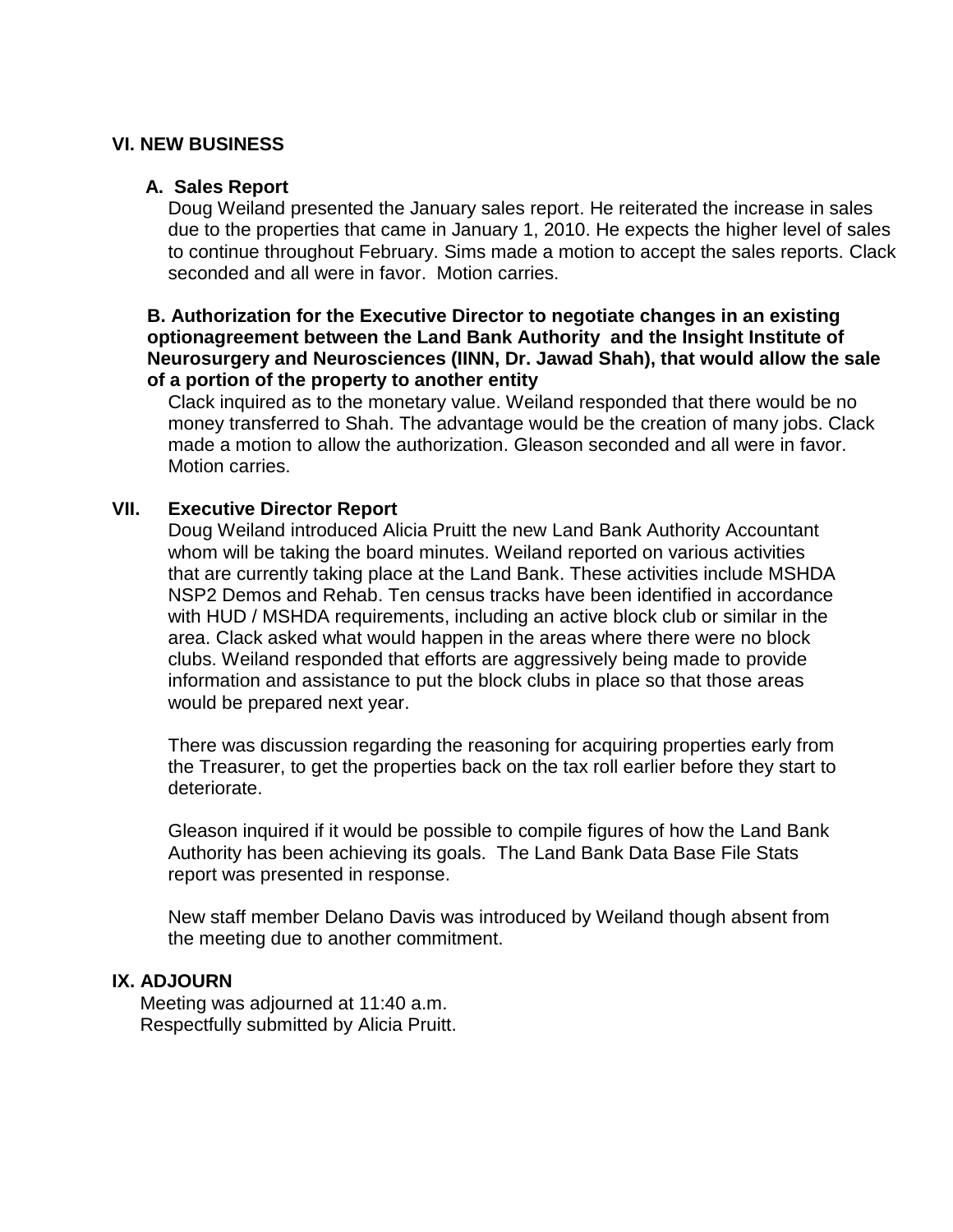# **Board Meeting Minutes GENESEE COUNTY LAND BANK AUTHORITY BOARD OF DIRECTORS March 23, 2010**

11:00 a.m. at Genesee County Administration Building

#### **Board Members:**

*Present:* Jill McKenzie, Brenda Clack, Patrick Gleason, Bryant Noland, Omar Sims *Absent:* Patricia Lockwood, Paul Long

*Quorum present?* Yes

*Staff Present:* Doug Weiland, Paul McShane, Phil Stair, Alicia Pruitt

#### **I. WELCOME**

Meeting was called to order at 11:50a.m. by Jill McKenzie.

## **II. APPROVAL OF MINUTES**

Gleason made a motion to approve the February 23, 2010 meeting minutes. Sims seconded and all were in favor. Motion carries.

# **III. PUBLIC COMMENT**

None

## **IV. FINANCIAL REPORT**

Paul McShane presented the financial report dated for the month ended February 28, 2010. Total sales for the month exceeded \$500,000. More than half were due to land contracts, well within target. Expenditures are expected to increase in March, due to insurance and rent for the Land Bank Center coming due. Clack made a motion to accept the financial data that was presented. Gleason seconded and all were in favor. Motion carries.

#### **V. OLD BUSINESS**

None

#### **VI. NEW BUSINESS**

#### **A. Sales Report**

I. Sales - Phil Stair presented the sales report. Clack inquired as to how many high value properties were available for sale. Per Stairl, 2-3 at approx. \$100,000. Per Doug Weiland, some commercial properties are under evaluation. Clack moved for approval of the sales report. Sims seconded and all were in favor. Motion carries.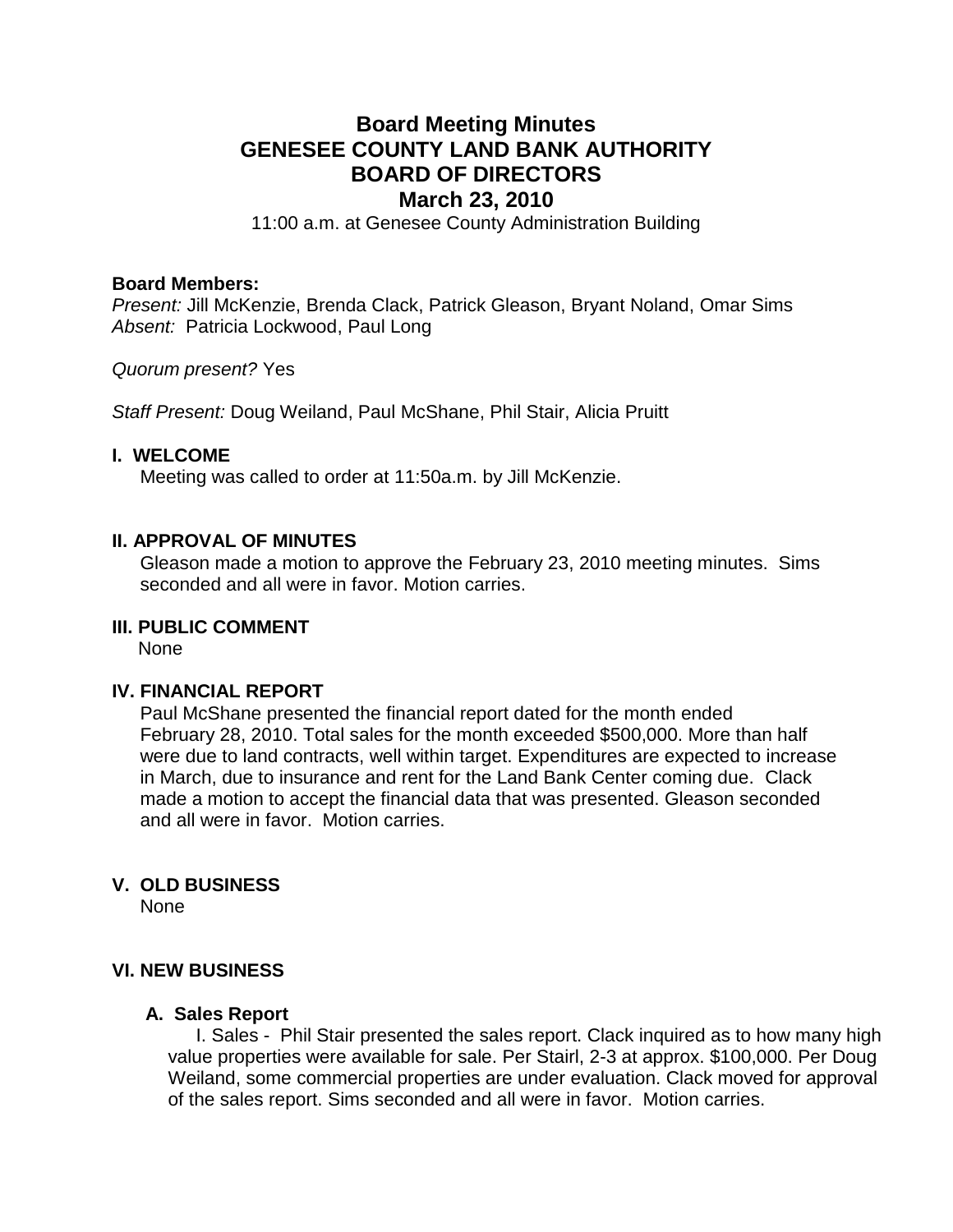II. Multiple Sales-Bethel AME Church – Noland recommended approval of the sale of four properties to Bethel AME Church that they have been maintaining. Clack commended the church for doing so. Sims made a motion to approve. Noland seconded and all were in favor. Motion carries.

# **B. DHS Building. For information Only**

DHS to move from its current location to the Hallwood Plaza

# **VII. Executive Director Report**

 Doug Weiland presented the director report. NSP2 funding will provide 10 million dollars over three years for demolition and future development Five full time Land Bank positions will be created, filled by the promotion of current stimulus workers plus one unique posted position. There will also be 6 seasonal ground crew workers. The Land Bank will perform the trash abatement throughout the city.

Use of the Oak Business Center has been secured.

# **IX. ADJOURN**

Meeting was adjourned at 12:25 p.m.

Respectfully submitted by Alicia Pruitt.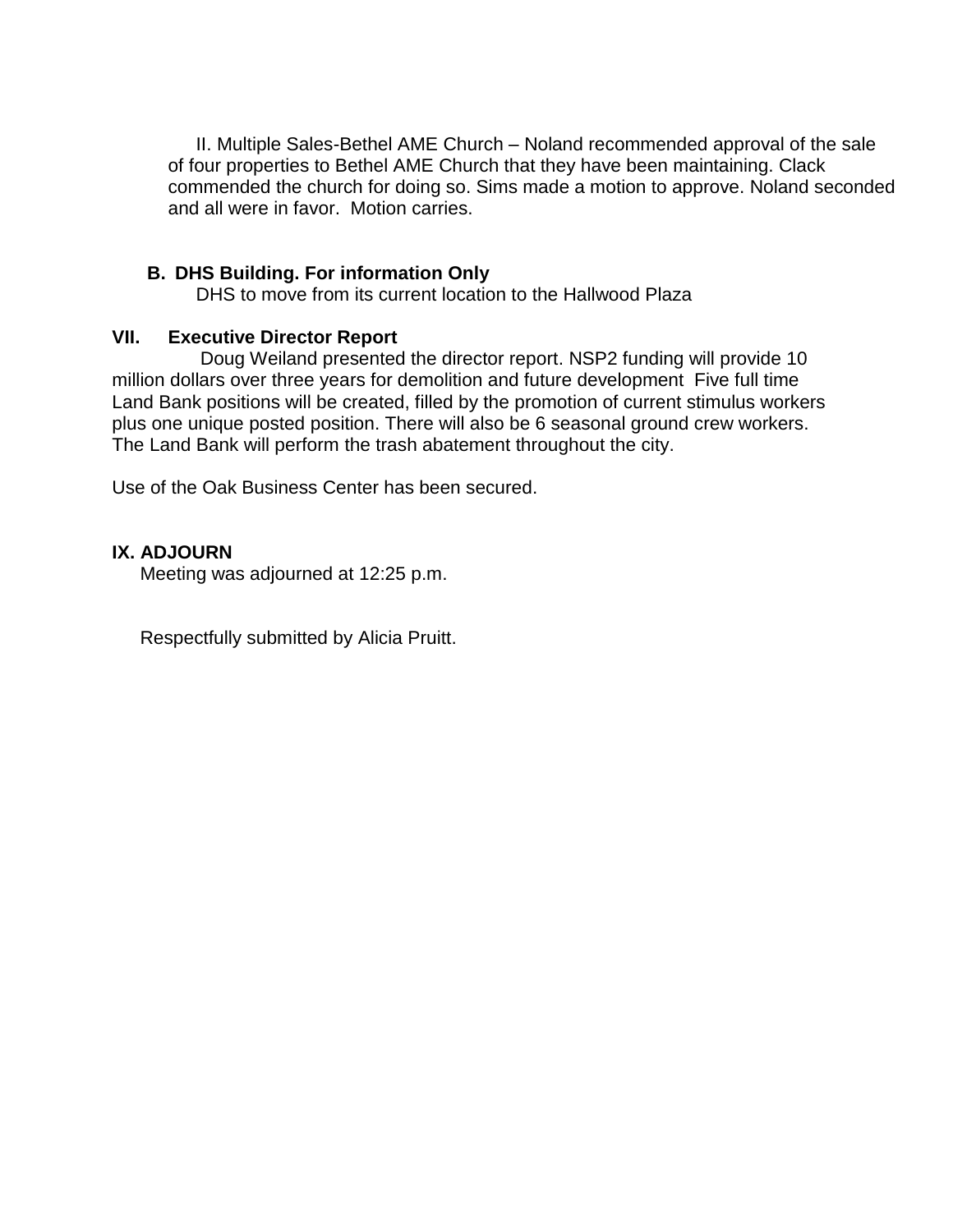# **Board Meeting Minutes GENESEE COUNTY LAND BANK AUTHORITY BOARD OF DIRECTORS April 27, 2010**

11:00 a.m. at Genesee County Administration Building

## **Board Members:**

*Present:* Brenda Clack, Patrick Gleason, Bryant Nolden, Omar Sims Absent: Patricia Lockwood, Paul Long, Jill McKenzie

*Quorum present?* Yes

*Staff Present:* Doug Weiland, Paul McShane, Phil Stair, Alicia Pruitt

# **I. WELCOME**

Meeting was called to order at 11:15am by Brenda Clack.

# **II. APPROVAL OF MINUTES**

Clack made a motion to approve the March 23, 2010 meeting minutes. Sims seconded and all were in favor. Motion carries.

# **III. PUBLIC COMMENT**

Larry Pettrella of the Land Bank Citizens Advisory Board offered comments.

# **IV. FINANCIAL REPORT**

**Audit Report -** Paul McShane introduced the auditors, the firm of Plante & Moran, PLLC. The Plante & Moran representative reported that they had performed the audit for the fiscal year ended September 30, 2009 and that the financial statements were presented the financial position of the organization fairly in all material respects. Gleason motioned to accept the report, Sims seconded and all were in favor. Motion carries.

# **V. OLD BUSINESS**

None

# **VI. NEW BUSINESS**

#### **A. Sales Report**

Sales - Phil Stair presented the sales report. Sims moved for approval of the sales report. Nolden seconded and all were in favor. Motion carries.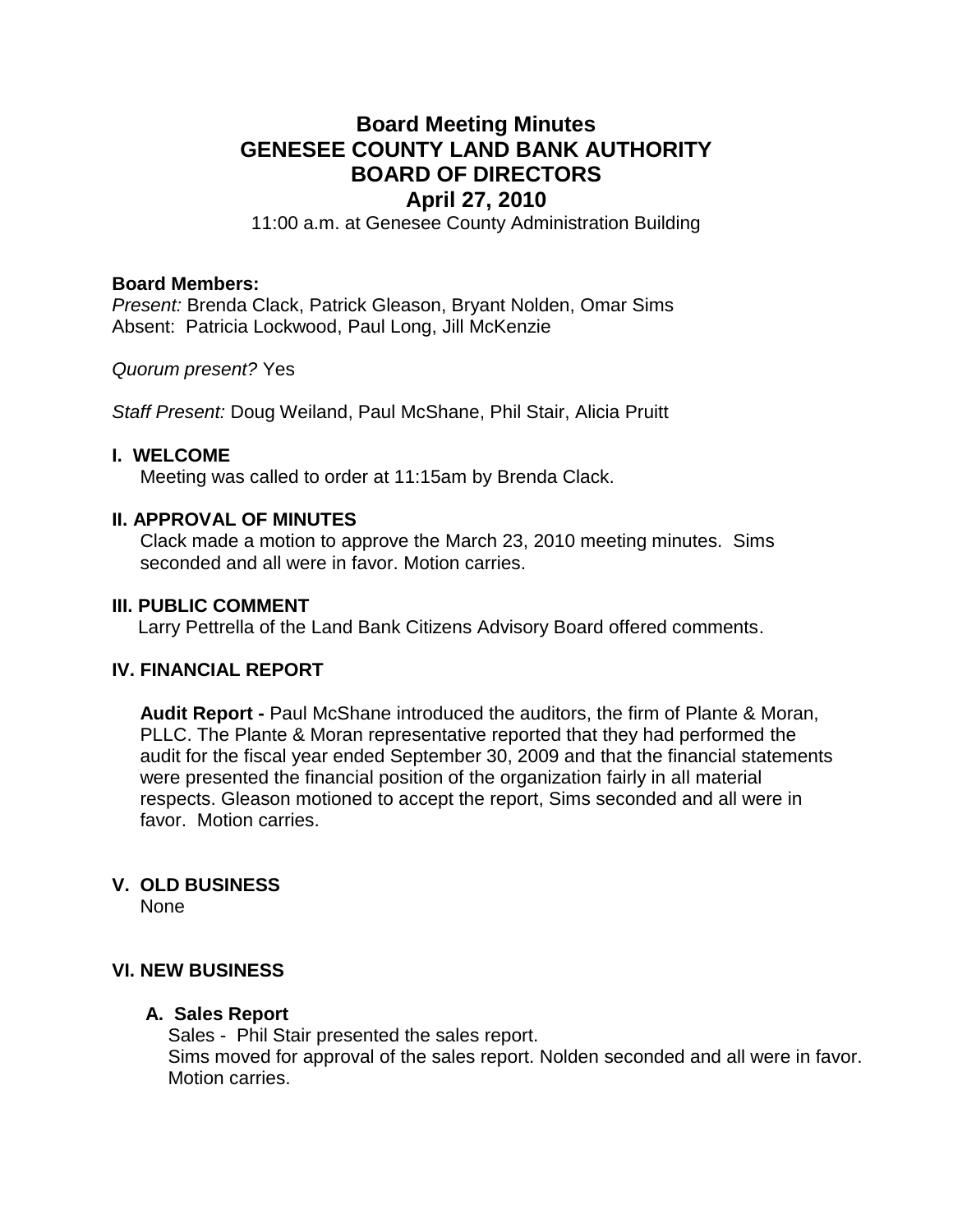**B. DHS Building Presentation. For information Only**

Presentation of the planned new DHS office.

# **VII. Executive Director Report**

Doug Weiland presented the director's report. Demo bid packages are out and demo lists are being submitted to the city.

# **IX. ADJOURN**

Meeting was adjourned at 11:45 a.m.

Respectfully submitted by Alicia Pruitt.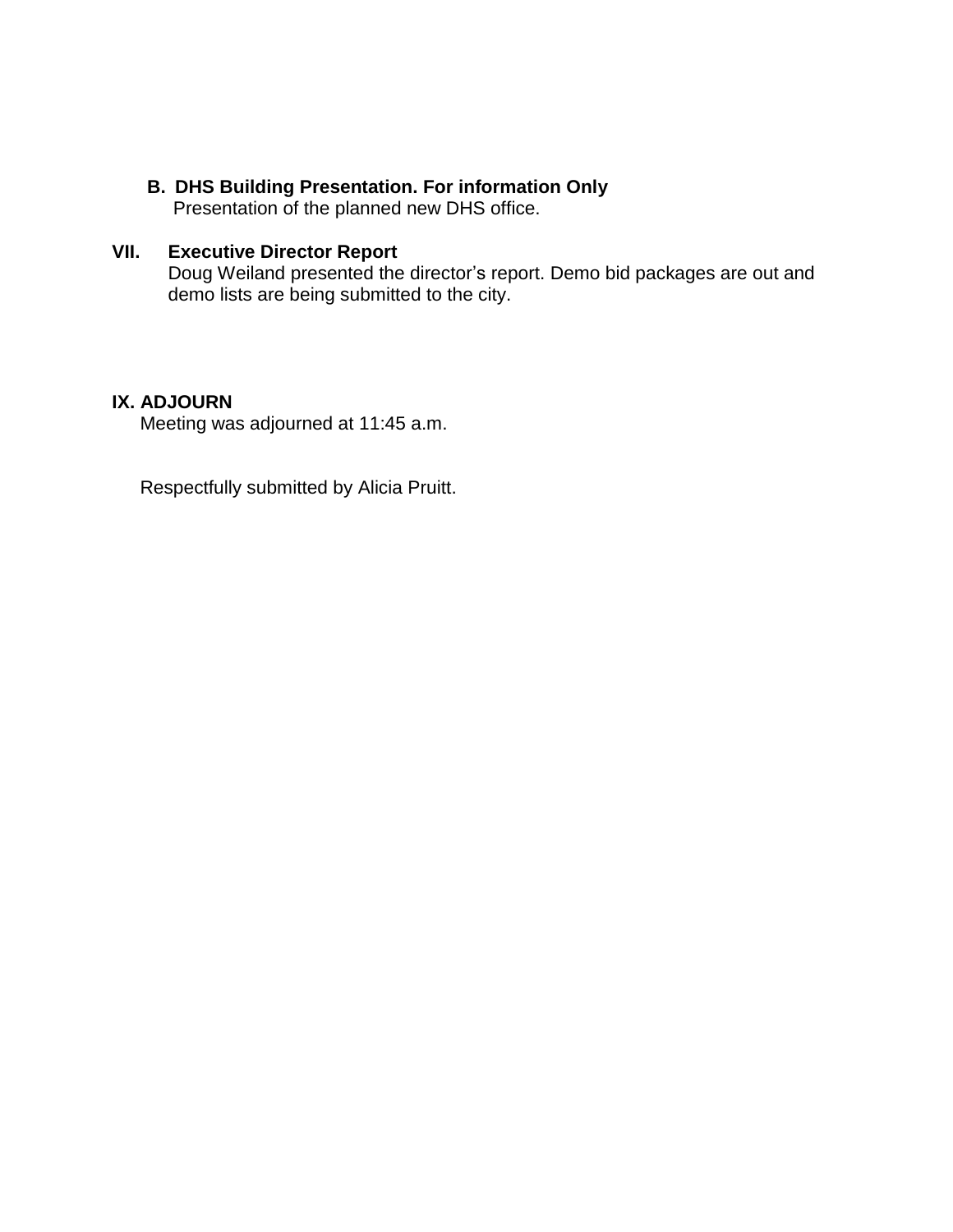# **Board Meeting Minutes GENESEE COUNTY LAND BANK AUTHORITY BOARD OF DIRECTORS May 25, 2010**

11:00 a.m. at Genesee County Administration Building

## **Board Members:**

*Present:* Jill McKenzie, Patricia Lockwood, Omar Sims*,* Brenda Clack Absent: Bryant Nolden, Paul Long, Patrick Gleason

*Quorum present?* Yes

*Staff Present:* Doug Weiland, Paul McShane, Phil Stair, Alicia Pruitt

# **I. WELCOME**

Meeting was called to order at 11:35 am by Jill McKenzie.

# **II. APPROVAL OF MINUTES**

Clack made a motion to approve the April 27, 2010 meeting minutes. Sims seconded and all were in favor. Motion carries.

## **III. PUBLIC COMMENT**

 Housing and Urban Development (HUD) Tony Martin spoke about the Home Ownership Conference.

# **IV. FINANCIAL REPORT**

Paul McShane presented the financial report dated for the month ended April 30, 2010. Discussion followed. Sims made a motion to accept the financial data that was presented. Brenda seconded and all were in favor. Motion carries.

# **V. OLD BUSINESS**

None

# **VI. NEW BUSINESS**

#### **A. Sales Report**

Phil Stair presented the sales report. Discussion followed. Clack moved for approval of the sales report. Lockwood seconded and all were in favor. Motion carries.

# **B. Land Bank Conference. For information Only**

Land Bank Conference information presented.

# **VII. Executive Director Report**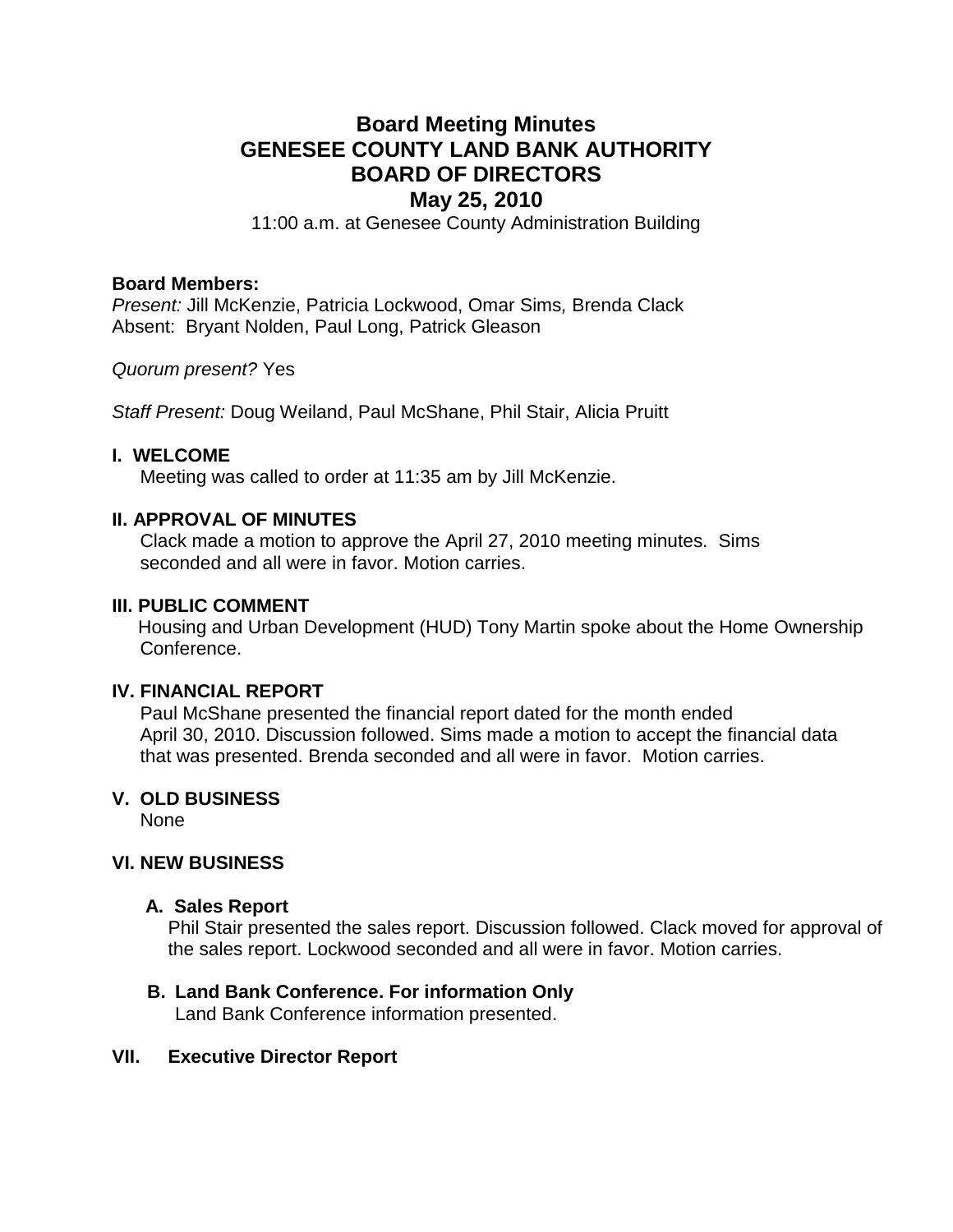Doug Weiland presented the director's report. 12 tons of debris and trash removed from City of Flint this season to date. Service areas 1, 3, 4, 5, 7 have been worked on. Discussion followed.

# **IX. ADJOURN**

Meeting was adjourned at 11:55 a.m.

Respectfully submitted by Jennifer Riggs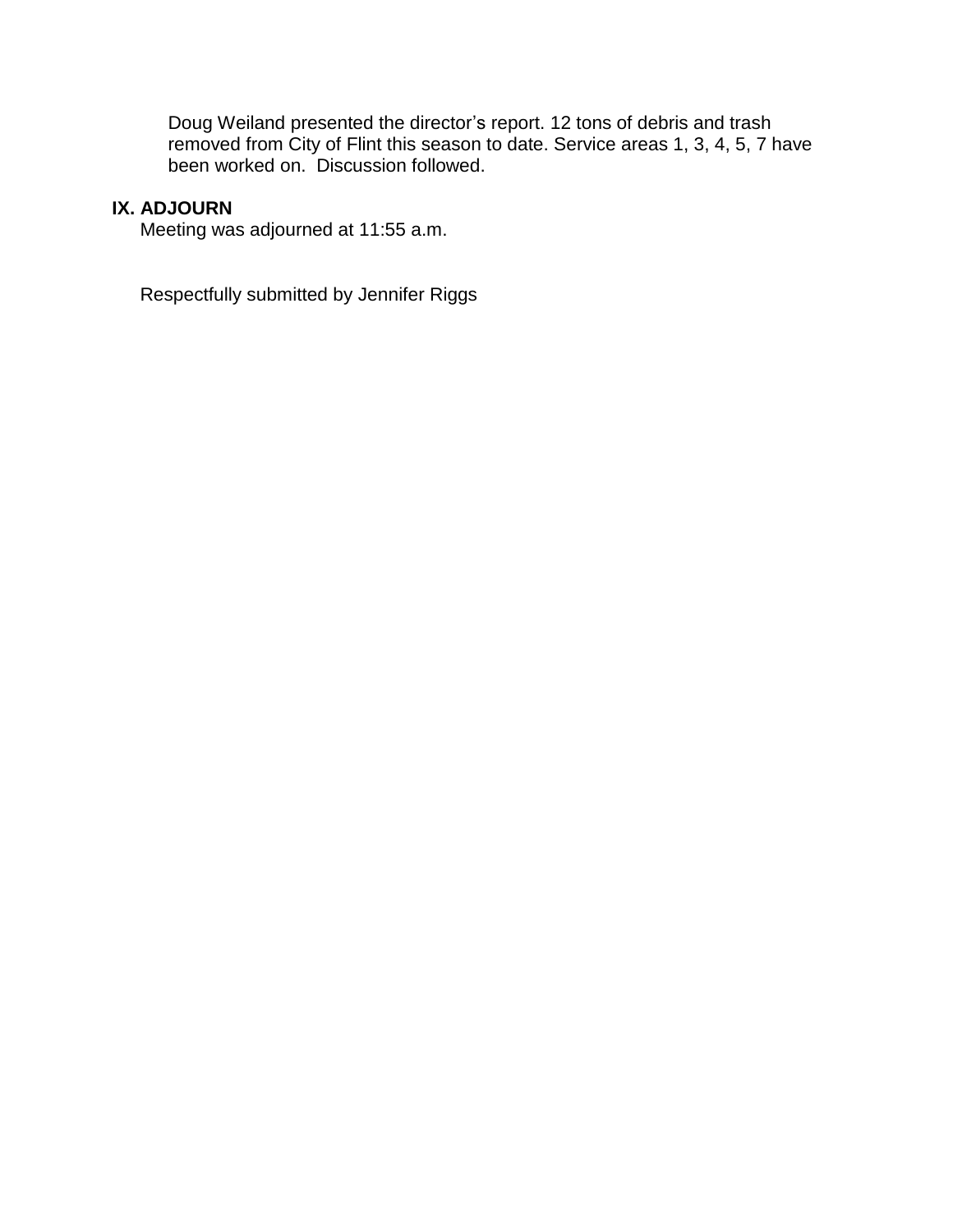# **Board Meeting Minutes GENESEE COUNTY LAND BANK AUTHORITY BOARD OF DIRECTORS July 20, 2010**

11:00 a.m. at Genesee County Administration Building

#### **Board Members:**

*Present:* Jill McKenzie, Patricia Lockwood, Omar Sims*,* Brenda Clack, Bryant Nolden, Paul Long, Patrick Gleason.

*Quorum present?* Yes

*Staff Present:* Doug Weiland, Paul McShane, Phil Stair, John Smith, Jennifer Riggs, Jon Care

#### **I. WELCOME**

Meeting was called to order at 11:13 am by Jill McKenzie.

# **II. APPROVAL OF MINUTES**

Gleason made a motion to approve the May 25, 2010 meeting minutes. Sims seconded and all were in favor. Motion carried.

# **III. PUBLIC COMMENT**

None

#### **IV. FINANCIAL REPORT**

Paul McShane presented the financial report dated for the month ended June 30, 2010. Discussion followed. Clack made a motion to accept the financial data that was presented. Nolden seconded and all were in favor. Motion carried.

# **V. OLD BUSINESS**

None

#### **VI. NEW BUSINESS**

#### **A. Sales Report**

Phil Stair presented the sales report. Discussion followed. Nolden moved for approval of the sales report. Long seconded and all were in favor. Motion carried.

#### **B. Land Bank to act as the Fiduciary for grants to Flint River Farm.**

The Executive Director discussed what role the Land Bank would play as the fiduciary for the Flint River Farm. See board packet for details on the Flint River Farm. Discussion followed. Clack motioned and Nolden seconded and all were in favor. Motion carried.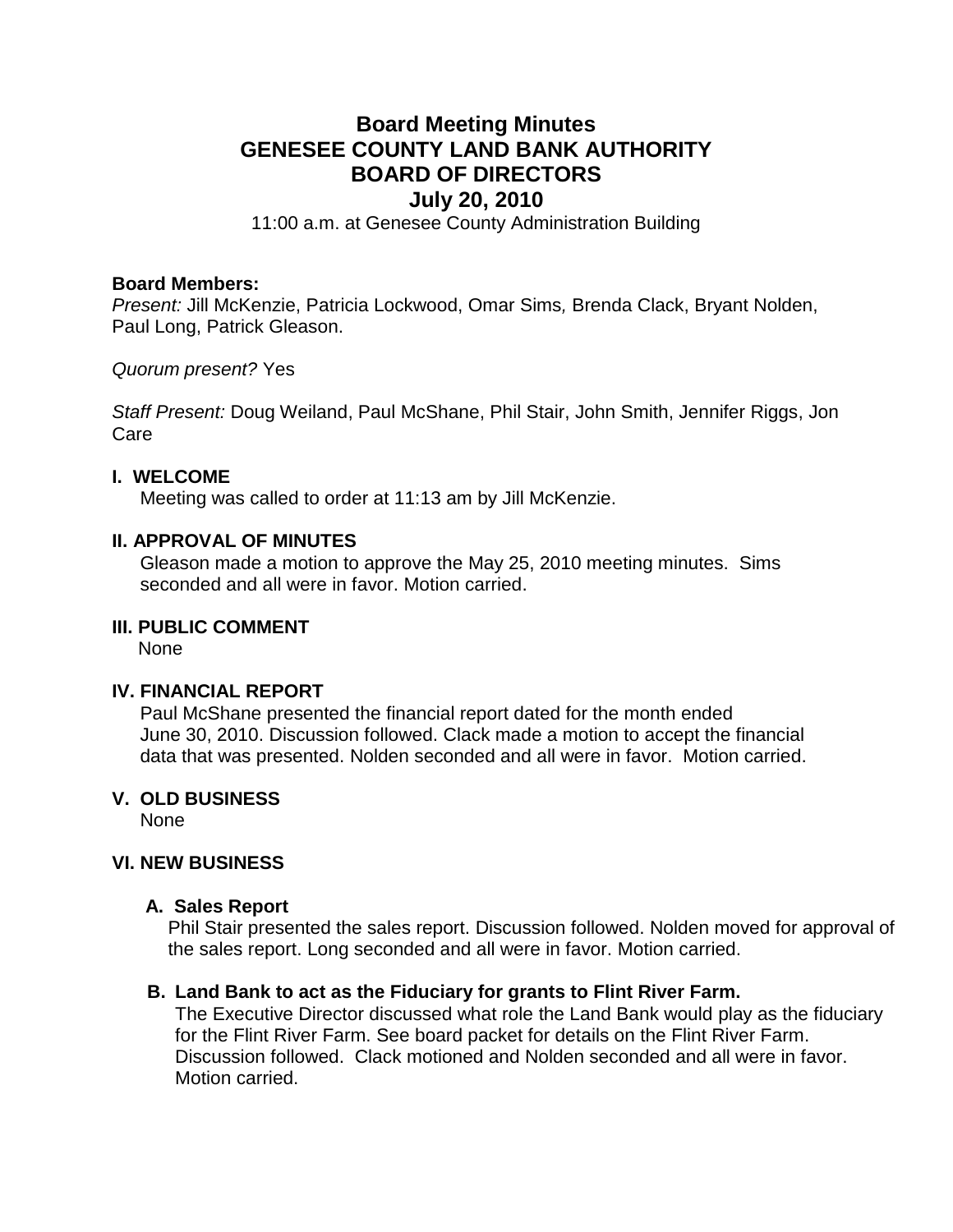**C. Property management agreement for Piper Realty to take over management of Berridge Place Lofts from Court Street Village.**

The Executive Director discussed what role Piper Realty would take on managing the Berridge Place Lofts. See board packet for details. Discussion followed. Clack motioned and Long seconded and all were in favor. Motion carried.

- **D. Extension of realtor agreements February 2013 to coincide with NSP2 grant.** The Executive Director discussed how the realtor's agreements must coincide with the NSP2 grant. See board packet for list of realtors. Discussion followed. Sims motioned and Lockwood seconded and all were in favor. Motion carried.
- **E. Addition of one appraiser and extension of appraiser agreements to February 2013 to coincide with NSP2 Grant.**

The Executive Director discussed the additional appraiser's and the agreements with these appraisers must coincide with the NSP2 Grant. See board packet for list of appraisers. Discussion followed. Lockwood motioned and Long seconded and all were in favor. Motion carried.

**F. Agreement with title companies until February 2013 to coincide with NSP2 grant.** The Executive Director discussed the additional title companies and the agreements with these title companies must coincide with the NSP2 Grant. See board packet for list of title companies. Discussion followed. Lockwood motioned and Nolden seconded and all were in favor. Motion carried.

# **VII. Executive Director Report**

Doug Weiland presented the director's report. He discussed how the recent cuts from the Board of Commissioners will impact the operations now and in the future. See board packet for details of his report.

# **VIII. ADJOURN**

Meeting was adjourned at 12:20 a.m.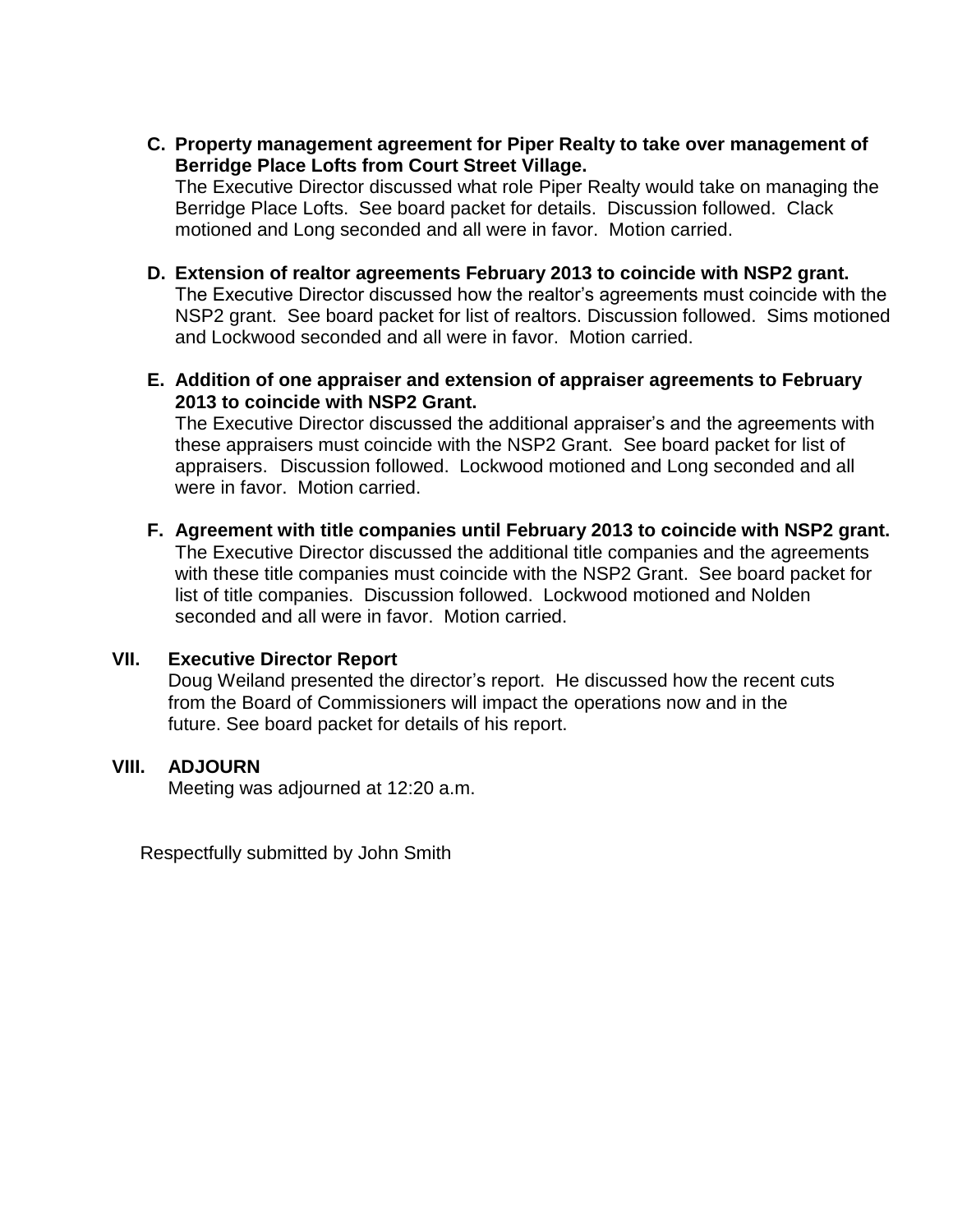# **Board Meeting Minutes GENESEE COUNTY LAND BANK AUTHORITY BOARD OF DIRECTORS August 17, 2010**

11:00 a.m. at Genesee County Administration Building

#### **Board Members:**

*Present:* Jill McKenzie, Patricia Lockwood, Brenda Clack, Bryant Nolden, Paul Long, Patrick Gleason.

Absent: Omar Sims

*Quorum present?* Yes

*Staff Present:* Doug Weiland, Paul McShane, Phil Stair, John Smith

#### **I. WELCOME**

Meeting was called to order at 11:24 am by Jill McKenzie.

#### **II. APPROVAL OF MINUTES**

Nolden said his name was misspelled in the July 20, 2010 minutes then he made a motion to approve the July 20, 2010 meeting minutes. Clack seconded and all were in favor. Motion carried.

#### **III. PUBLIC COMMENT**

None

#### **IV. FINANCIAL REPORT**

Paul McShane presented the financial report dated for the month ended July 30, 2010. Also, he presented a budget amendment for the current budget. Discussion followed. Clack made a motion to accept the financial data that was presented and approved the budget amendment. Nolden seconded and all were in favor. Motion carried.

## **V. OLD BUSINESS**

Clack brought up the discussion on the demolition process. The Executive Director explained the process.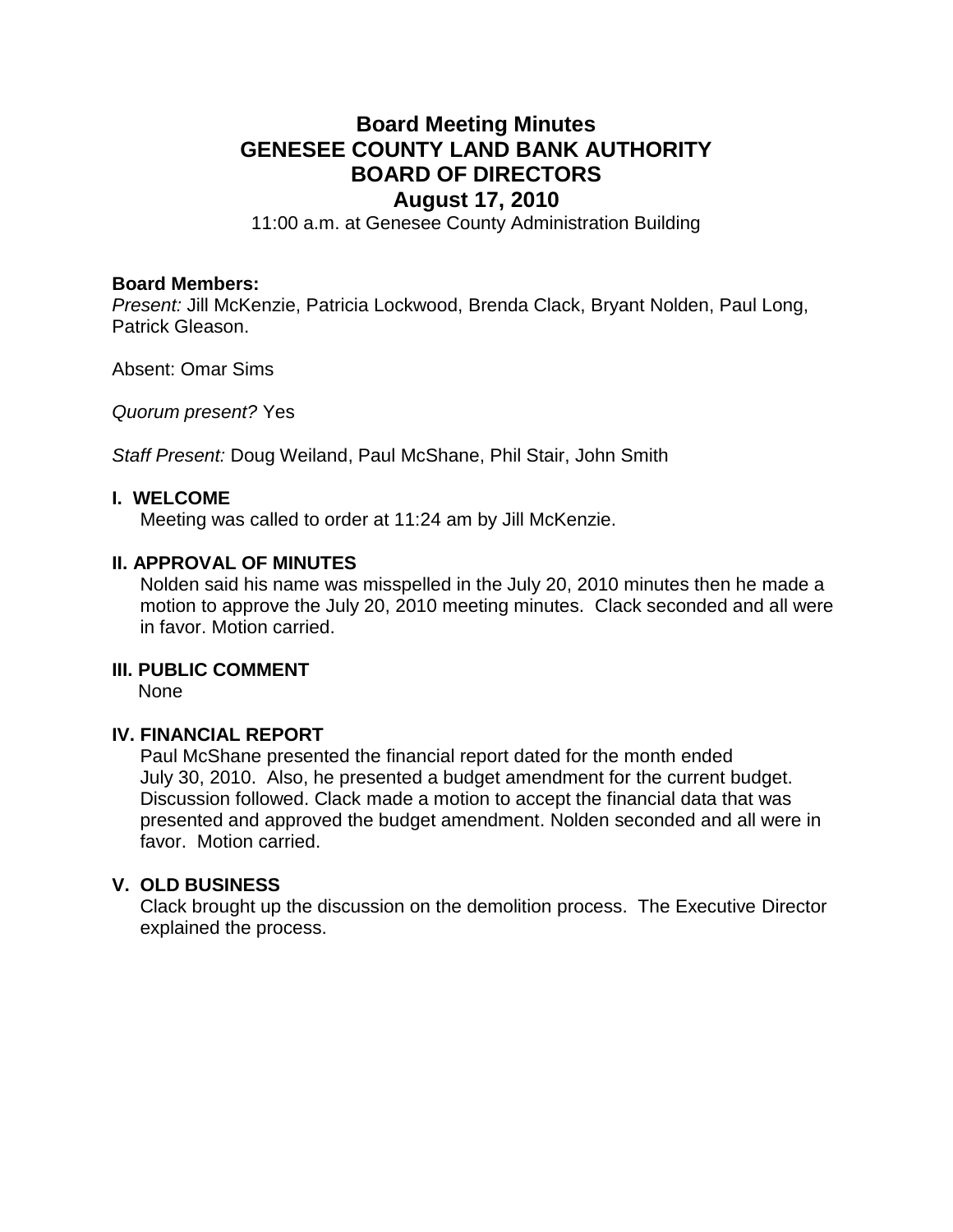# **VI. NEW BUSINESS**

#### **A. Sales Report**

Phil Stair presented the sales report. Discussion followed. On the sale of five vacant lots on Lorado Street, Lockwood made the motion to pass the sale and Nolden seconded the motion. A motion from Long was to table the sale of three vacant lots located on Grant Street, until a better understanding could be made as to what purpose the lots would be used. The motion was seconded by Nolden. Motion carried.

#### **B. Roncali Development LLC**

The Executive Director discussed the removal of the current Resident Agent and name Douglas Weiland as the agent and managing director of the corporation. Discussion followed. Clack motioned and Long seconded and all were in favor. Motion carried.

#### **VII. Executive Director Report**

Doug Weiland presented the director's report. He discussed the various programs and the status of each of those programs. See board packet for details of his report.

# **VIII. ADJOURN**

Meeting was adjourned at 12:28 a.m.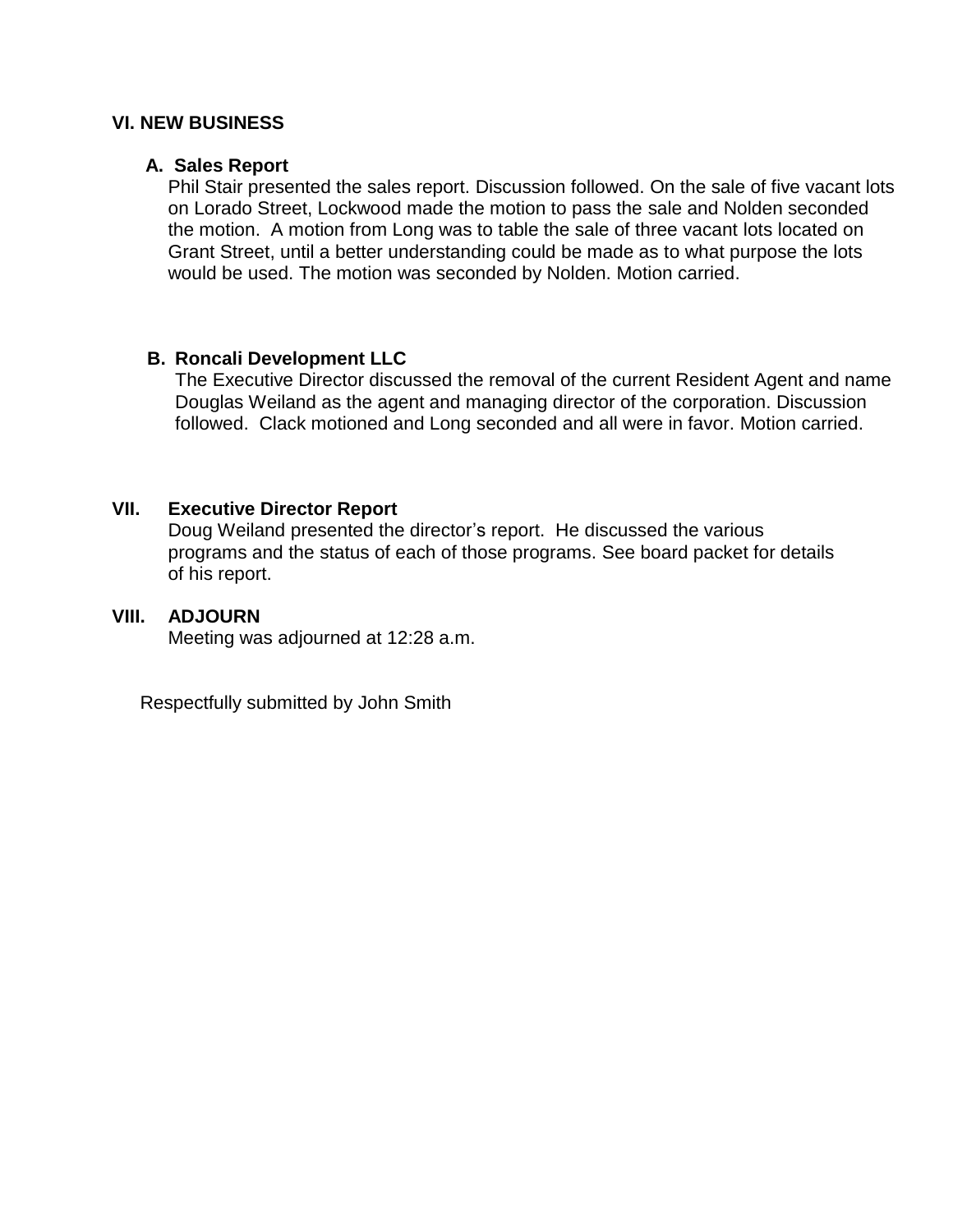# **Board Meeting Minutes GENESEE COUNTY LAND BANK AUTHORITY BOARD OF DIRECTORS September 21, 2010**

11:00 a.m. at Genesee County Administration Building

#### **Board Members:**

*Present:* Jill McKenzie, Patricia Lockwood, Brenda Clack, Bryant Nolden, Omar Sims

Absent: Paul Long, Patrick Gleason

*Quorum present?* Yes

*Staff Present:* Doug Weiland, Paul McShane, Phil Stair

#### **I. WELCOME**

Meeting was called to order at 11:05 am by Jill McKenzie.

# **II. APPROVAL OF MINUTES**

Lockwood made a motion to approve the September 21, 2010 meeting minutes. Clack seconded and all were in favor. Motion carried.

#### **III. PUBLIC COMMENT**

 Public comment was made on the property address of 3617 Wisner. An investigation was requested by the complainant on the sale of 3617 Wisner. Patricia Lockwood made a motion to look into sale of the property. Bryant Nolden stated this was the same situation with a property on Talyor Street. Phil Stair stated the normal procedure was followed with the delinquency of taxes by the complaninat. Clack made the motion to have the Land Bank staff to review the procedures that were taken regarding the sale of 3617 Wisner and report back at the next board meeting. Lockwood seconded and all were in favor.

#### **IV. FINANCIAL REPORT**

Paul McShane presented the financial report Discussion followed. Lockwood made a motion to accept the financial report that was presented. Nolden seconded and all were in favor. Motion carried.

# **V. OLD BUSINESS**

B. Tabled from the last board meeting on August 17, 2010, Nolden made a motion to approve the sales of multiple vacant lots located on Grant Street and Simms seconded the motion.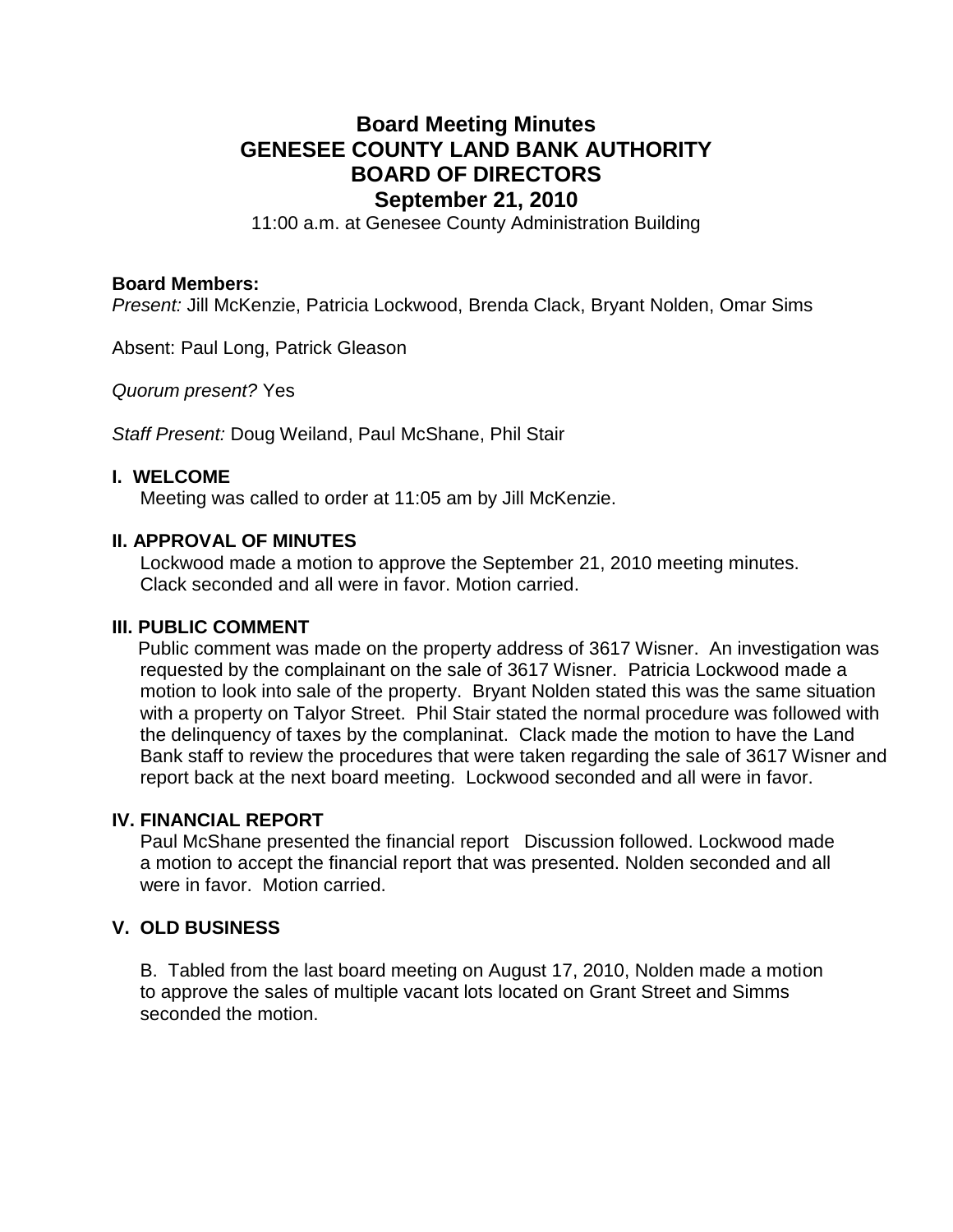# **VI. NEW BUSINESS**

# **A. Sales Report**

Phil Stair presented the sales report. Discussion followed. Nolden made a motion to accept the sales report. The motion was seconded by Sims. Motion carried.

# **B. Request from Board Member**

Bryant Nolden presented a letter to the Executive Director of the Land Bank regarding the process of bidding and awarding contracts. He would like a written response to each of his questions stated in the letter by the next board meeting if at all possible.

# **C. MSU Contract**

Lockwood made a motion to enter into a one year agreement to use LRF Funds for an MSU project. Clack seconded and all were in favor. Motion carried.

# **VII. Executive Director Report**

Doug Weiland presented the director's report. He discussed the various programs and the status of each of those programs. See board packet for details of his report.

# **VIII. ADJOURN**

Meeting was adjourned at 12:10pm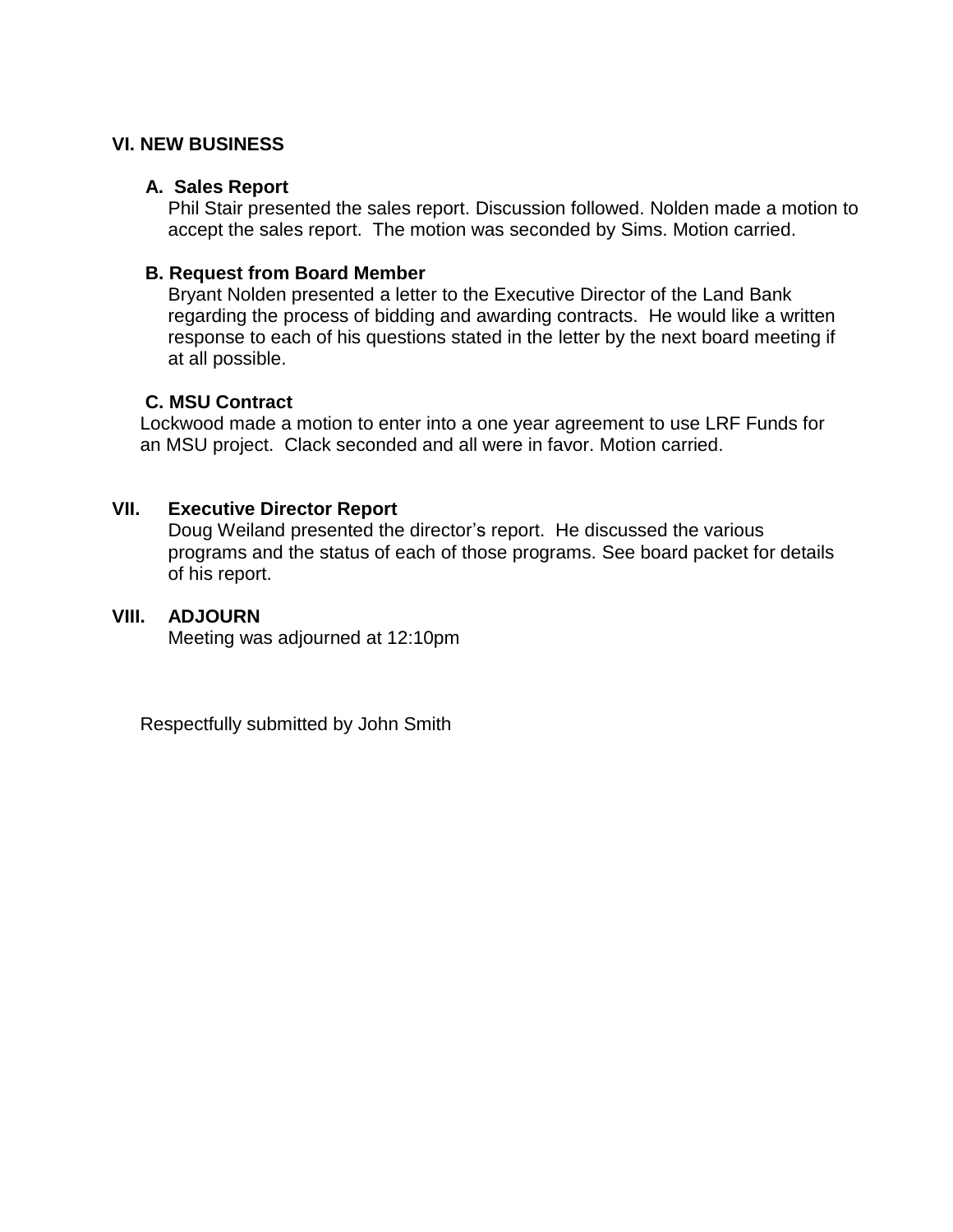# **Board Meeting Minutes GENESEE COUNTY LAND BANK AUTHORITY BOARD OF DIRECTORS October 19, 2010**

11:00 a.m. at Genesee County Administration Building

#### **Board Members:**

*Present:* Jill McKenzie, Brenda Clack, Paul Long, Bryant Nolden, Omar Sims

Absent: Patrick Gleason, Patricia Lockwood

*Quorum present?* Yes

*Staff Present:* Doug Weiland, Paul McShane, John Smith, Phil Stair

# **I. WELCOME**

Meeting was called to order at 11:08 am by Jill McKenzie.

# **II. APPROVAL OF MINUTES**

Clack made a motion to approve the September 21, 2010 meeting minutes. Nolden seconded and all were in favor. Motion carried.

# **III. PUBLIC COMMENT**

No Public Comment.

#### **IV. FINANCIAL REPORT**

Paul McShane presented the financial reports. Discussion followed. Clack made a motion to accept the financial report that was presented. Nolden seconded and all were in favor. Motion carried. Paul McShane also presented the 2010-2011 fiscal year budgets. Discussion followed. Clack made a motion to accept the budgets. Sims seconded and all were in favor.

# **V. OLD BUSINESS**

**A. Sale of 3617 Wisner.** Discussion was held on the sale of this property. Phil Stair explained the process and the steps that were taken regarding this sale. Mr. Wieland said the proper procedures were followed regarding the sale. Clack wanted to make sure there are procedures in place and they are followed on each sale. Mr. Stair stated there are procedures in place and they will be followed.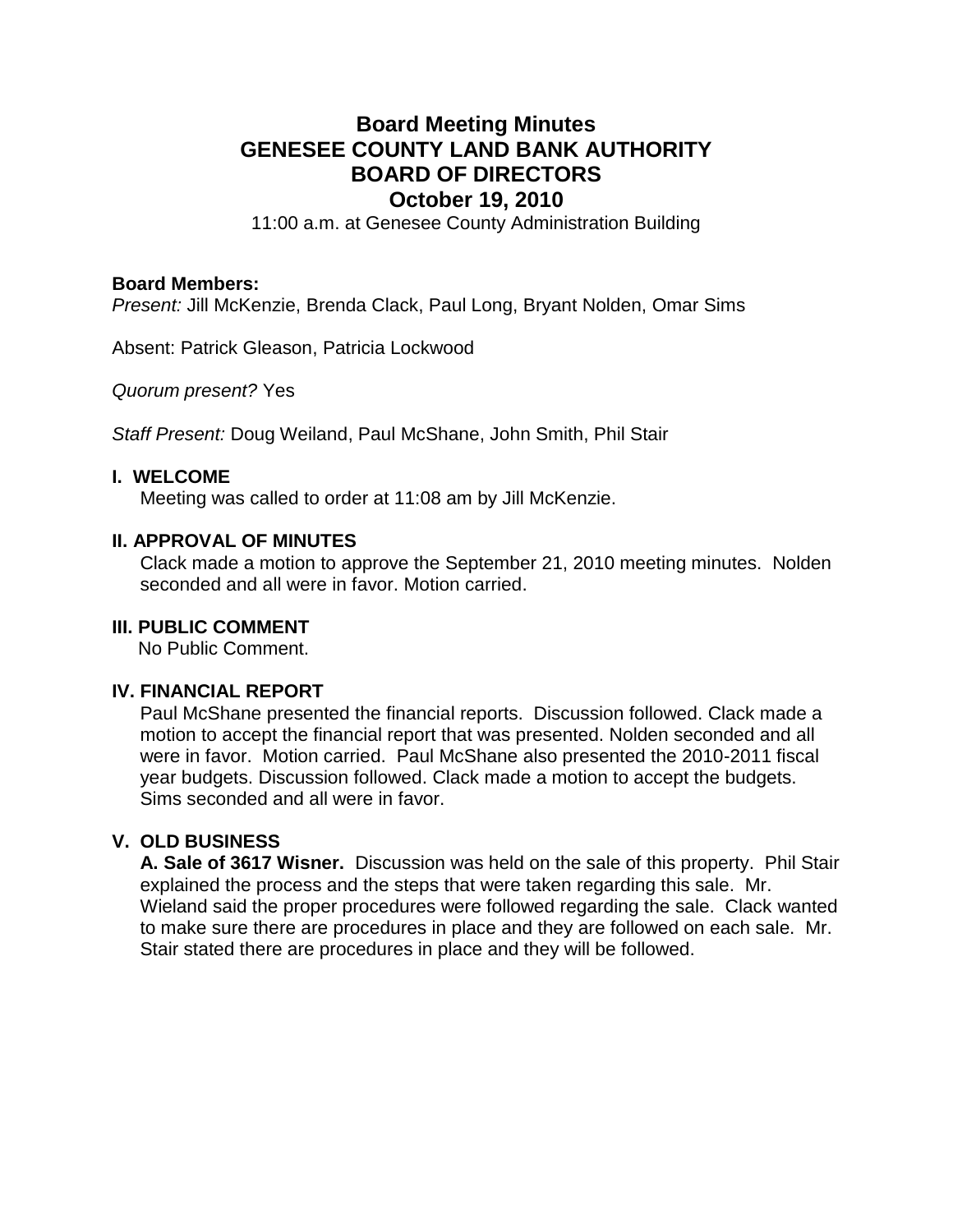**B. Written response to questions regarding bidding and awarding contracts.** Discussion was held. Mr. Nolden was concerned why one contractor was awarded multiple bids and if they could complete those jobs in a timely matter. Mr. Weiland discussed the bidding process and why one contractor was awarded multiple jobs. Also, Mr. Nolden wanted to know the reason on the delay of some demolitions. Mr. Weiland stated the delay in starting some demolitions was the contractor has to wait on Consumers Energy to "cut" and "plug", before the demolition could be started. Mr. Wieland also stated that we are working with Consumers Energy to move as quickly as possible on the demo process to meet all of the proposed deadlines.

# **C. MSU Extension Agreement.**

Discussion was held. Mr. Weiland explained the agreement and what role the Land Bank will have in this agreement. Mr. Nolden made a motion to accept the agreement. Mr. Long seconded the motion and all were in favor.

# **VI. NEW BUSINESS**

# **A. Sales Report**

Phil Stair presented the sales report. Discussion followed. Mr. Nolden made a motion to accept the sales report. The motion was seconded by Long. Motion carried.

# **VII. Executive Director Report**

Doug Weiland presented the director's report. He discussed the various programs and the status of each of those programs. See board packet for details of his report.

# **VIII. ADJOURN**

Meeting was adjourned at 12:00pm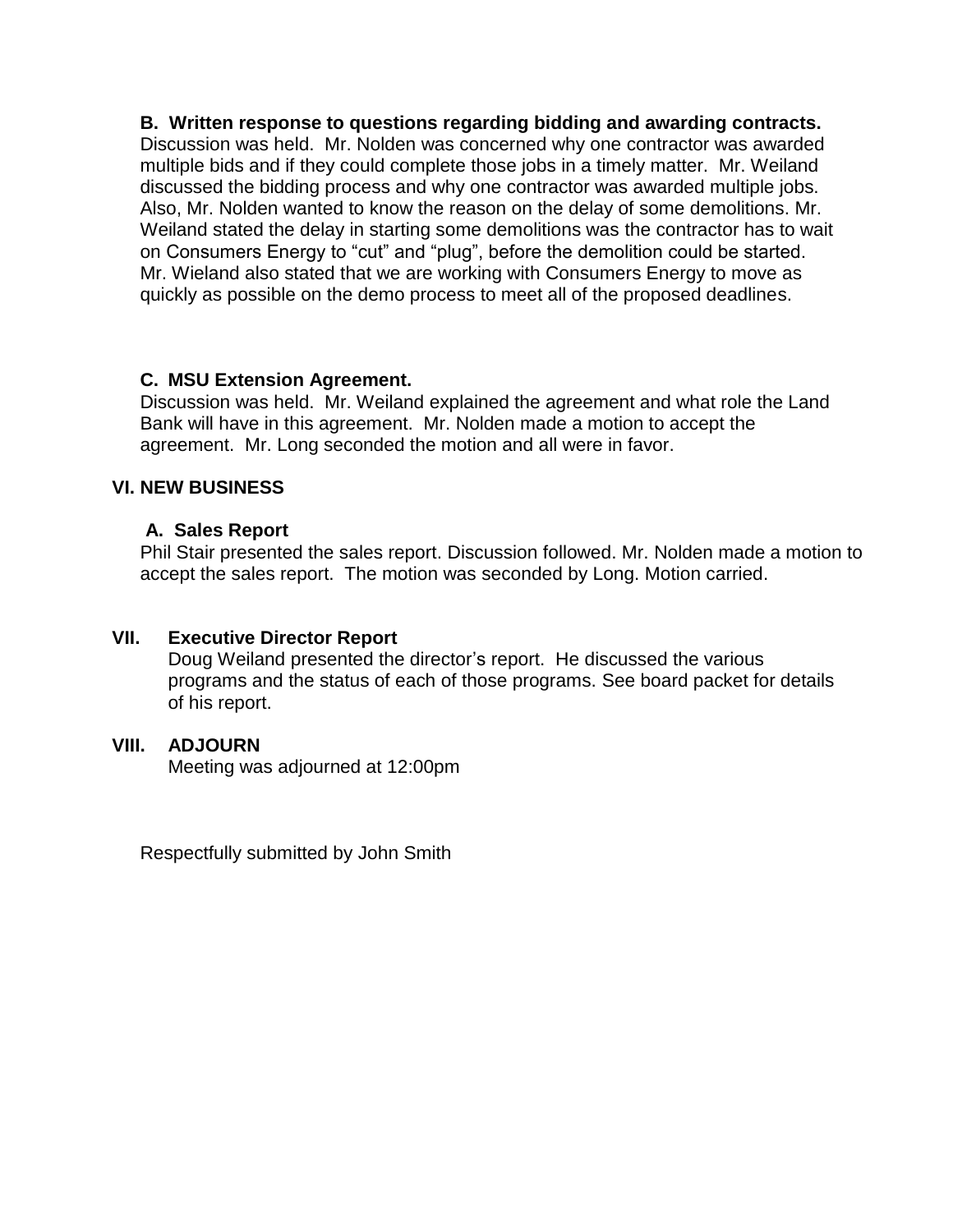# **Board Meeting Minutes GENESEE COUNTY LAND BANK AUTHORITY BOARD OF DIRECTORS November 16, 2010** 11:00 a.m. at Genesee County Administration Building

#### **Board Members:**

Present: Jill McKenzie, Brenda Clack, Patricia Lockwood, Bryant Nolden, Omar Sims

Absent: Paul Long, Patrick Gleason

**Quorum present? Yes** 

Staff Present: John Smith, Phil Stair, Doug Weiland

#### **I. WELCOME**

Meeting was called to order at 11:23 am by Jill McKenzie.

- II. The Motion to accept the resignation of Chief Deputy Treasurer, Jill McKenzie as Interim Director and Chairperson of the Genesee County Land Bank Authority was tabled until next board meeting on December 14, 2010. The reason for tabling the motion was Deborah Cherry has not yet been sworn in as Genesee County Treasurer.
- III. Resolution to have newly elected Genesee County Treasurer Deborah Cherry as Director and Chairperson of the Genesee County Land Bank Authority was tabled until next board meeting on December 14, 2010. The reason for tabling the motion was Deborah Cherry has not yet been sworn in as Genesee County Treasurer.

#### **IV. APPROVAL OF MINUTES**

Clack made a motion to approve the October 19, 2010 meeting minutes. Sims seconded and all were in favor. Motion carried.

#### **V. PUBLIC COMMENT**

Genesee County Treasurer, Deborah Cherry made a comment regarding how she is looking forward to working with the Genesee County Land Bank and their Board Members during her term in office.

#### **VI. FINANCIAL REPORT**

Doug Weiland presented the financial reports. Discussion followed. Lockwood made a motion to accept the financial report that was presented. Clack seconded and all were in favor. Motion carried.

#### **VII.OLD BUSINESS**

**None**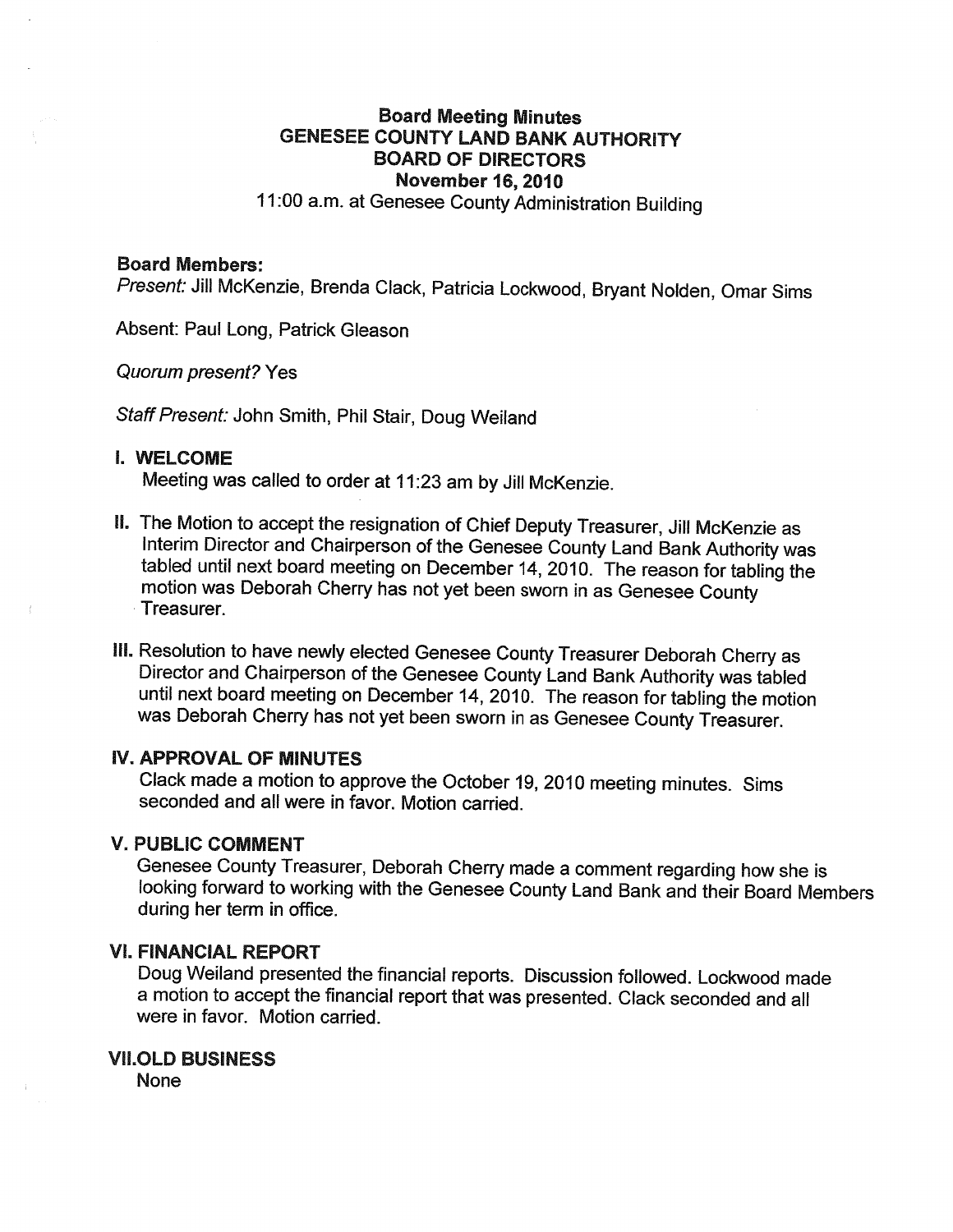#### **VIII. NEW BUSINESS**

#### A. Sales Report

Phil Stair presented the sales report. Discussion followed. Nolden made a motion to accept the sales report. The motion was seconded by Lockwood. Motion carried.

- B. Organization is seeking to purchase 2 lots (40-25-433-020 & 021). However, they owe delinquent taxes and they lost one of those lots this year at tax foreclosure. Phil Stair explained the situation of the organization owing back taxes and losing another property to foreclosure. It seemed the organization was paying the taxes each year; however the organization failed to pay the last amount owing of \$78.17, resulting in foreclosure. It was recommended by Phil Stair, Transaction Supervisor that the Board of Directors waive the policy that we do not sell properties to purchasers who have past due taxes and or have properties foreclosed upon. Lockwood asked Mr. Stair if he was asking for a policy change or on a case by case basis. Mr. Stair stated he was only asking the policy be reviewed on a case by case basis and no changes to be made to the current policy. Lockwood made the motion to approve the sale and it was seconded by Sims. All were in favor.
- C. Approval to add Deborah Cherry, Genesee County Treasurer as a signer on the checking account of the Genesee County Land Bank Authority. Deborah Cherry has not yet been sworn in as Genesee County Treasurer; therefore this item was tabled until such time after she has been sworn in as Genesee County Treasurer.
- D. MIS Services Mr. Weiland presented a letter to the Board explaining the purpose of bringing in an IT company to support its in-house computer related systems . Mr. Weiland explained the cost savings and the increased in productivity from the staff on various programs, due to the fact of having the File Server located at the Land Bank office. Lockwood wanted to know if there were committees reviewing the quotes to effectively meet the needs of the organization. Mr. Weiland said that he and Mr. McShane are reviewing all quotes before a final decision is made. Clack also commented, if any of the vendors being quoted had knowledge of the County's MIS systems. Mr. Weiland assured that one of the bidders has had past experience dealing with the County's MIS systems. Clack made the motion to approve the motion and Nolden seconded. All were in favor.
- E. Tech Center Condominium- Concurrence with County Board Resolution of November 9, 2010. Mr. Weiland presented to the board an agreement to sell the Tech Center Condominium to IINN, Inc. Then Mr. Weiland went on to discuss the details of this agreement. Lockwood brought up the \$92,000 payment to GLTC, L.L.C. and how that was going to being paid. Mr. Weiland went on to explain the money to pay GLTC, L.L.C. would be coming out of the first annual payment from INN, Inc. Lockwood also asked why the board was not informed or part of the negotiation process. Mr. Weiland went on to state that back in March 2009, a resolution was passed by the board of directors giving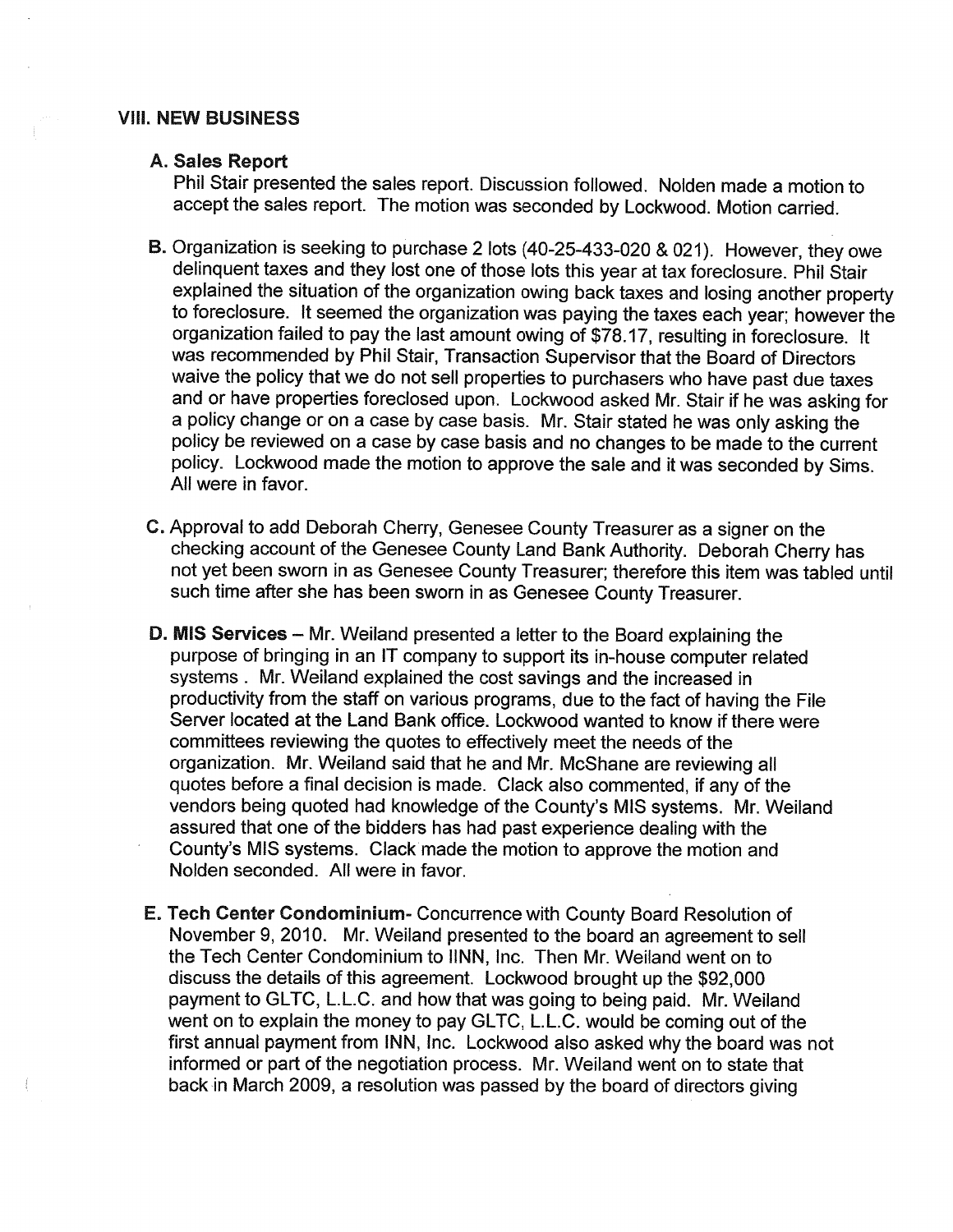authorization to the Executive Director to manage the sale of the Tech Center Condominium and that various meetings had taken place with Board members to update them on the progress of negotiations. It was pointed out that no papers had yet been signed or executed. Concurring with the County Board resolution would effectively approve the execution of the sale and authorize the Director to proceed. Lockwood made a motion to approve the agreement and Nolden seconded. All were in favor. Motion passed.

F. Adopt Fair Housing Policy - Heidi Phaneuf, Community Resource Planner, at the Genesee County Land Bank presented a letter to the Board of Directors asking to adopt a Fair Housing Policy. Mr. Weiland went on to state that since we receive grants from Michigan State Housing Development Authority, we are required to have a Fair Housing Policy in place. This policy must be adopted by the board of directors. Clack made the motion to approve the Fair Housing Policy and Nolden seconded and all were in favor. Motion passed.

#### IX. **Executive Director Report**

Doug Weiland presented the director's report. He discussed the various programs and the status of each of those programs. See board packet for details of his report.

#### Χ. **ADJOURN**

Meeting was adjourned at 12:09pm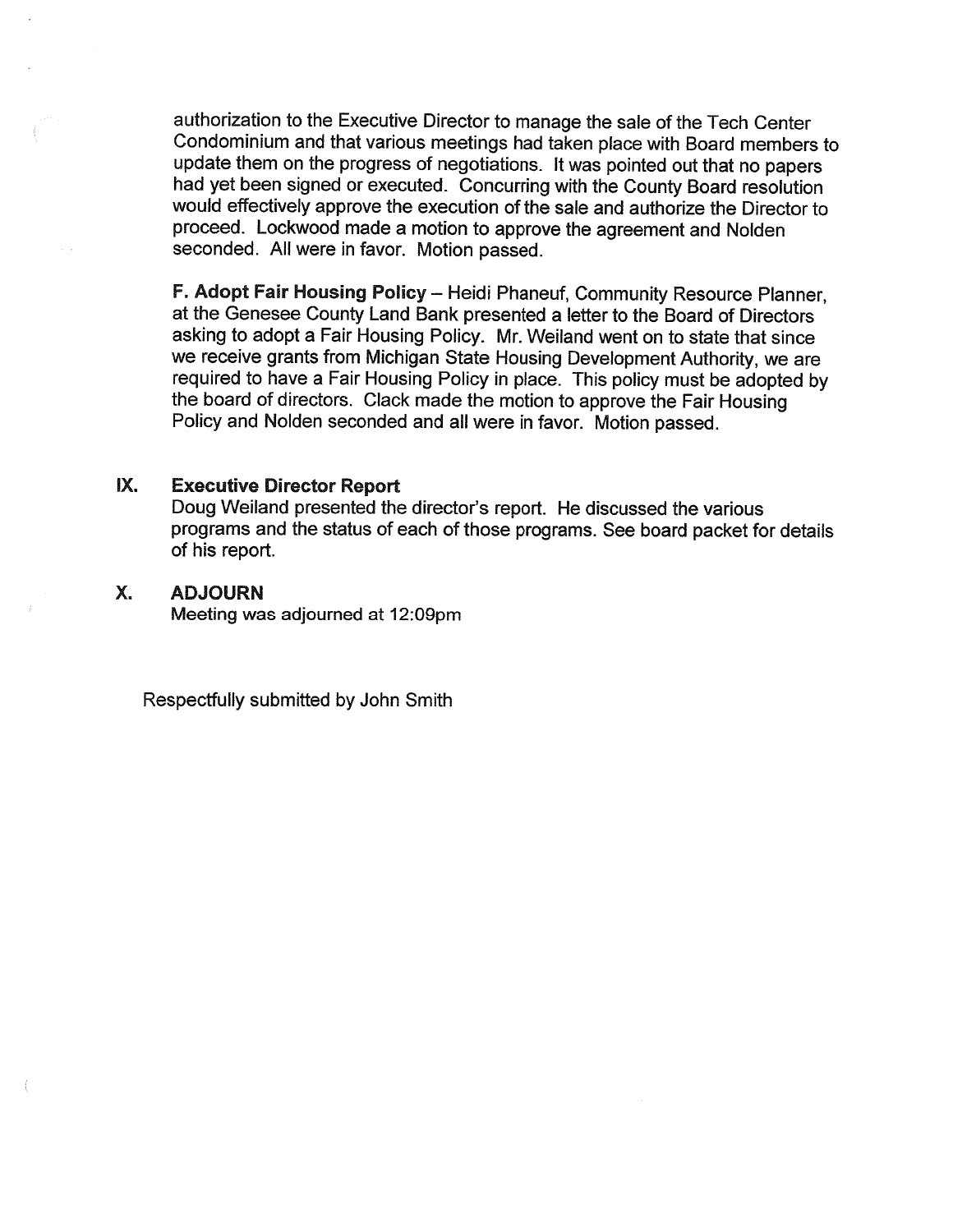# **Board Meeting Minutes GENESEE COUNTY LAND BANK AUTHORITY BOARD OF DIRECTORS December 14, 2010**

11:00 a.m. at Genesee County Administration Building

#### **Board Members:**

Present: Jill McKenzie, Deborah Cherry, Brenda Clack, Patricia Lockwood, Bryant Nolden, Omar Sims

Absent: Paul Long, Patrick Gleason

**Quorum present? Yes** 

Staff Present: Christina Kelly, Paul McShane, John Smith, Phil Stair, Doug Weiland,

#### I. WELCOME

Meeting was called to order at 11:10 am by Jill McKenzie.

- II. The Motion to accept the resignation of Chief Deputy Treasurer, Jill McKenzie as Interim Director and Chairperson of the Genesee County Land Bank Authority were made by Nolden. Lockwood seconded and all were in favor. Motion carried.
- III. Resolution to have newly elected Genesee County Treasurer Deborah Cherry as Director and Chairperson of the Genesee County Land Bank Authority. Lockwood made the motion to accept the resolution and Nolden seconded the motion. All were in favor.

# **IV. APPROVAL OF MINUTES**

Nolden made a motion to approve the November 16, 2010 meeting minutes. Lockwood seconded and all were in favor. Motion carried.

## **V. PUBLIC COMMENT**

**None** 

#### **VI. FINANCIAL REPORT**

Paul McShane presented the financial reports. He also discussed the upcoming audit. He stated the auditors are from Plante Moran and at this time will be doing the financial audit. Discussion followed. Clack made a motion to accept the financial report that was presented. Nolden seconded and all were in favor. Motion carried.

#### **VII.OLD BUSINESS**

**None**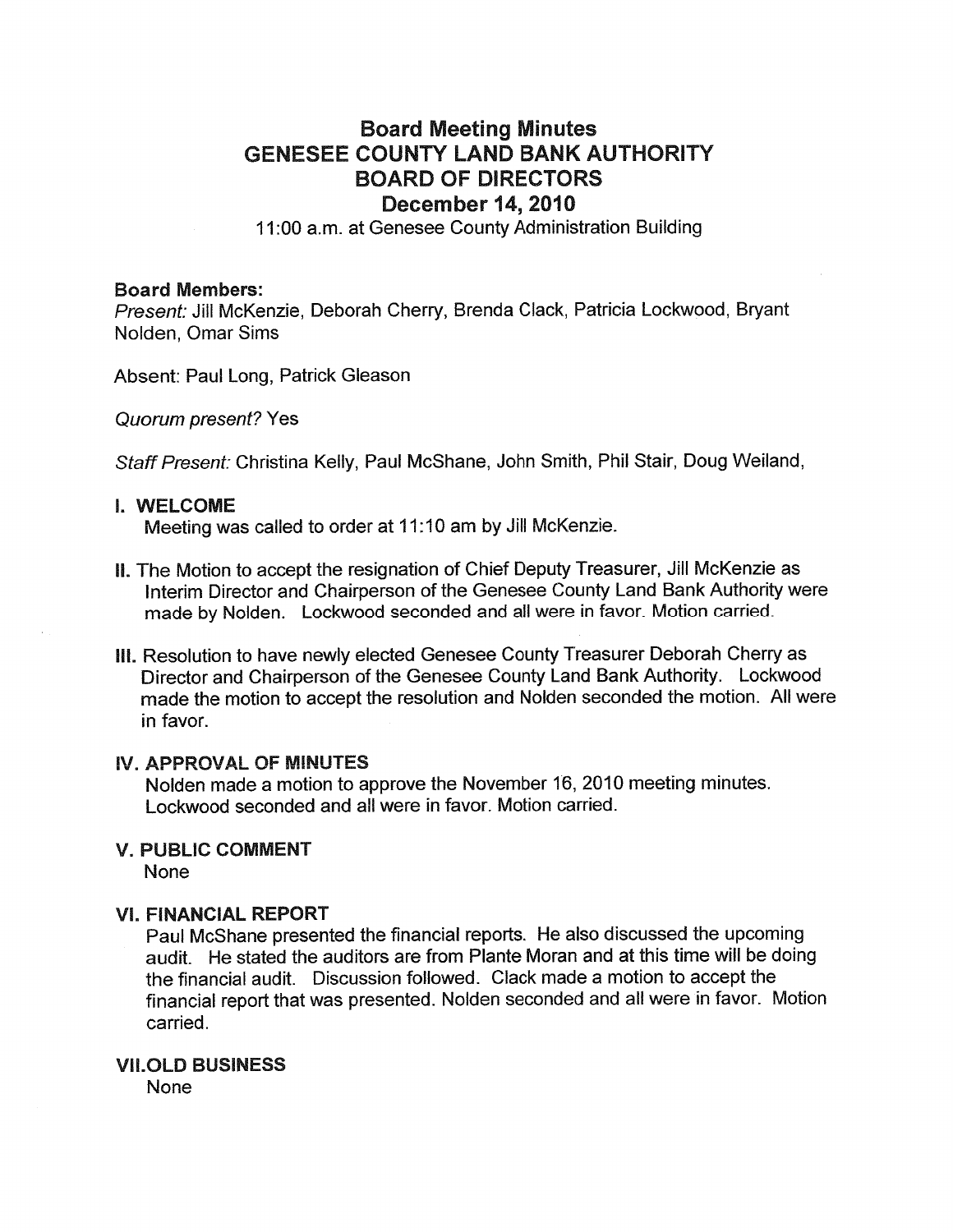# **VIII. NEW BUSINESS**

#### A. Sales Report

Phil Stair presented the sales report. He explained in the report there was a house (11-33-576-046) that was sold from the NSP program. Also Mr. Stair went on to explain the process of tax foreclosure. Discussion followed. Nolden made a motion to accept the sales report. The motion was seconded by Lockwood. Motion passed.

# B. Multiple properties (across from the Tech Center) request - Uptown Development.

- Mr. McGuirk from McGuirk Realty made a presentation to have properties across from the Tech Center to be deeded over to a South Bricks, LLC, which is an entity that is part of Uptown Reinvestment Corporation. Also, he stated that Uptown Reinvestment will pay for the cost associated with the title insurance and recording fees. Both Lockwood and Clack wanted to know in more detail the development plans for the area. Mr. McGuirk assured them the properties will be maintained and any future cost will be Uptown Reinvestment Corporation responsibility. Lockwood then made the motion to approve the sale of the properties. Omar Sims seconded the motion. All were in favor. Motion passed.

C. Approval to add Deborah Cherry, Genesee County Treasurer as a signer on the checking account of the Genesee County Land Bank Authority. - Lockwood made the motion to approve Deborah Cherry as a signer on the checking

account. Sims seconded the motion and all were in favor. Motion passed.

#### D. The Vacant Land Reuse Policy

- Christina Kelly and Natalie Pruett from the Genesee County Land Bank made a presentation regarding adopting a Vacant Land Reuse Policy. Ms. Pruett & Mrs. Kelly explained the need for a policy that will help protect the rights of the individuals "adopting" and purchasing vacant lots. They went on to explain the different levels of purchasing or "adopting" lots and the policy for each level. Nolden made a motion to accept the policy and Clack seconded. All were in favor. Motion passed.

# E. Smith Village Just Compensation Policy

- Mr. Weiland explained the policy is intended to guide the Land Bank in providing just compensation to property owners as the acquisition process moves forward in the Smith Village area. Nolden made a motion to accept the policy and Lockwood seconded. All were in favor. Motion passed.